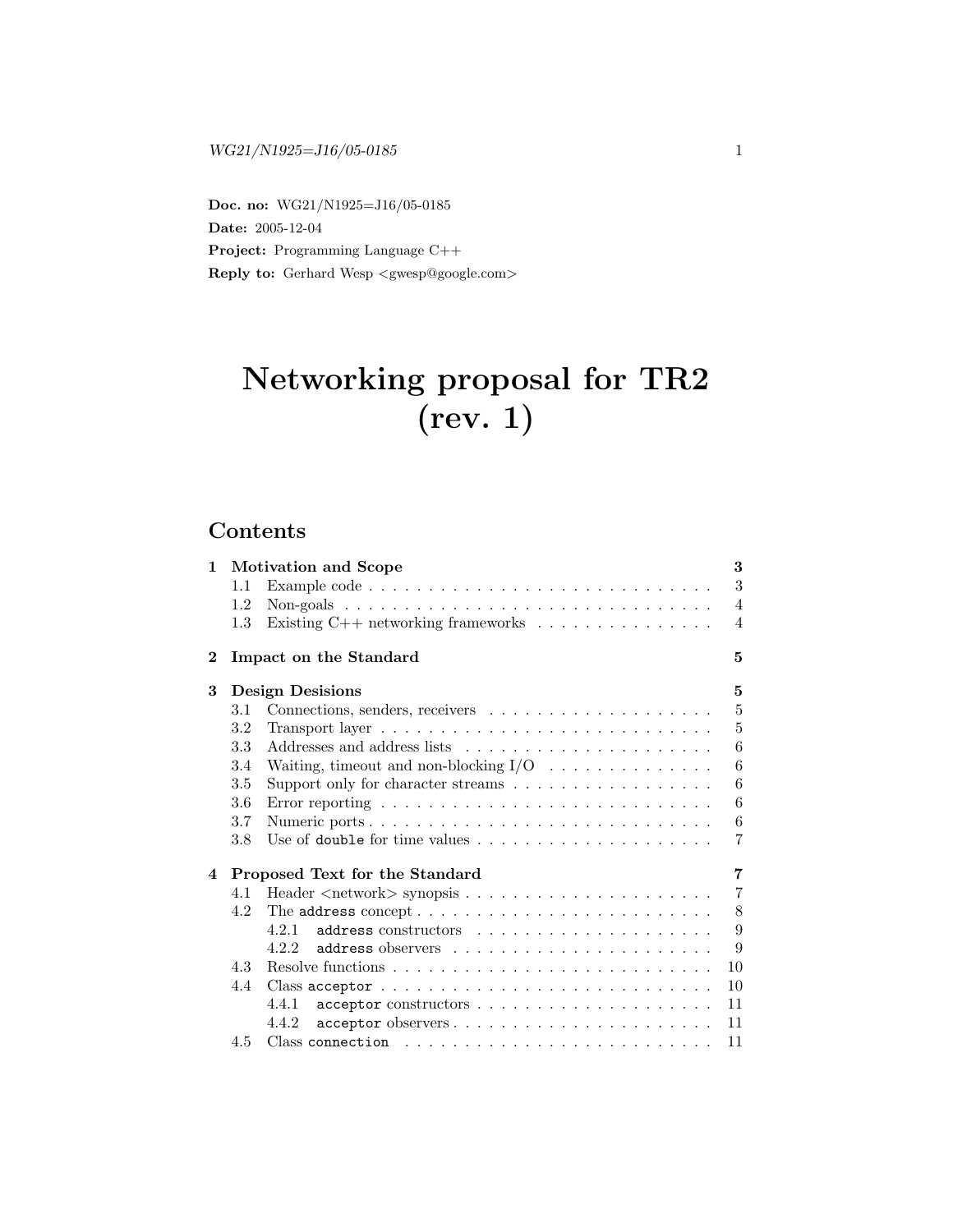| 7 |     | Acknowledgements                                                              | 24       |
|---|-----|-------------------------------------------------------------------------------|----------|
| 6 |     | <b>Revision History</b>                                                       | 23       |
| 5 |     | Unresolved Issues                                                             | 23       |
|   |     |                                                                               | 23       |
|   |     |                                                                               | 22       |
|   |     |                                                                               | 22       |
|   |     | 4.17 Additions to header $\langle$ stdexcept $\rangle$                        | 22       |
|   |     |                                                                               | 21       |
|   |     | 4.15.1 nstream constructor $\ldots \ldots \ldots \ldots \ldots \ldots \ldots$ | 21       |
|   |     |                                                                               | 20       |
|   |     | 4.14.1 onstream constructor $\ldots \ldots \ldots \ldots \ldots \ldots$       | 20       |
|   |     |                                                                               | 20       |
|   |     | 4.13.1 instream constructor $\ldots \ldots \ldots \ldots \ldots \ldots$       | 20       |
|   |     |                                                                               | 19       |
|   |     |                                                                               | 19       |
|   |     |                                                                               | 19       |
|   |     | 4.11 Class nstreambuf                                                         | 19       |
|   |     | 4.10.3 Overridden virtual functions                                           | 18       |
|   |     |                                                                               | 18       |
|   |     | 4.10.1 onstreambuf constructor                                                | 18       |
|   |     |                                                                               | 17       |
|   |     | 4.9.2<br>Overridden virtual functions                                         | 17       |
|   |     | 4.9.1<br>instreambuf constructor                                              | 17       |
|   | 4.9 |                                                                               | 16       |
|   | 4.8 |                                                                               | 16       |
|   |     | datagram_sender observers<br>4.7.3<br>datagram_sender modifiers               | 16<br>16 |
|   |     | 4.7.1<br>datagram_sender constructors<br>4.7.2                                | 15       |
|   | 4.7 |                                                                               | 15       |
|   |     | 4.6.5<br>datagram_receiver observers                                          | 15       |
|   |     | 4.6.4<br>datagram_receiver receive function template                          | 14       |
|   |     | 4.6.3<br>datagram_receiver static members                                     | 14       |
|   |     | 4.6.2<br>datagram_receiver typedefs                                           | 14       |
|   |     | 4.6.1<br>datagram_receiver constructors                                       | 14       |
|   | 4.6 |                                                                               | 13       |
|   |     | 4.5.4                                                                         | 13       |
|   |     | 4.5.3                                                                         | 12       |
|   |     | 4.5.2                                                                         | 12       |
|   |     | 4.5.1<br>connection constructors                                              | 12       |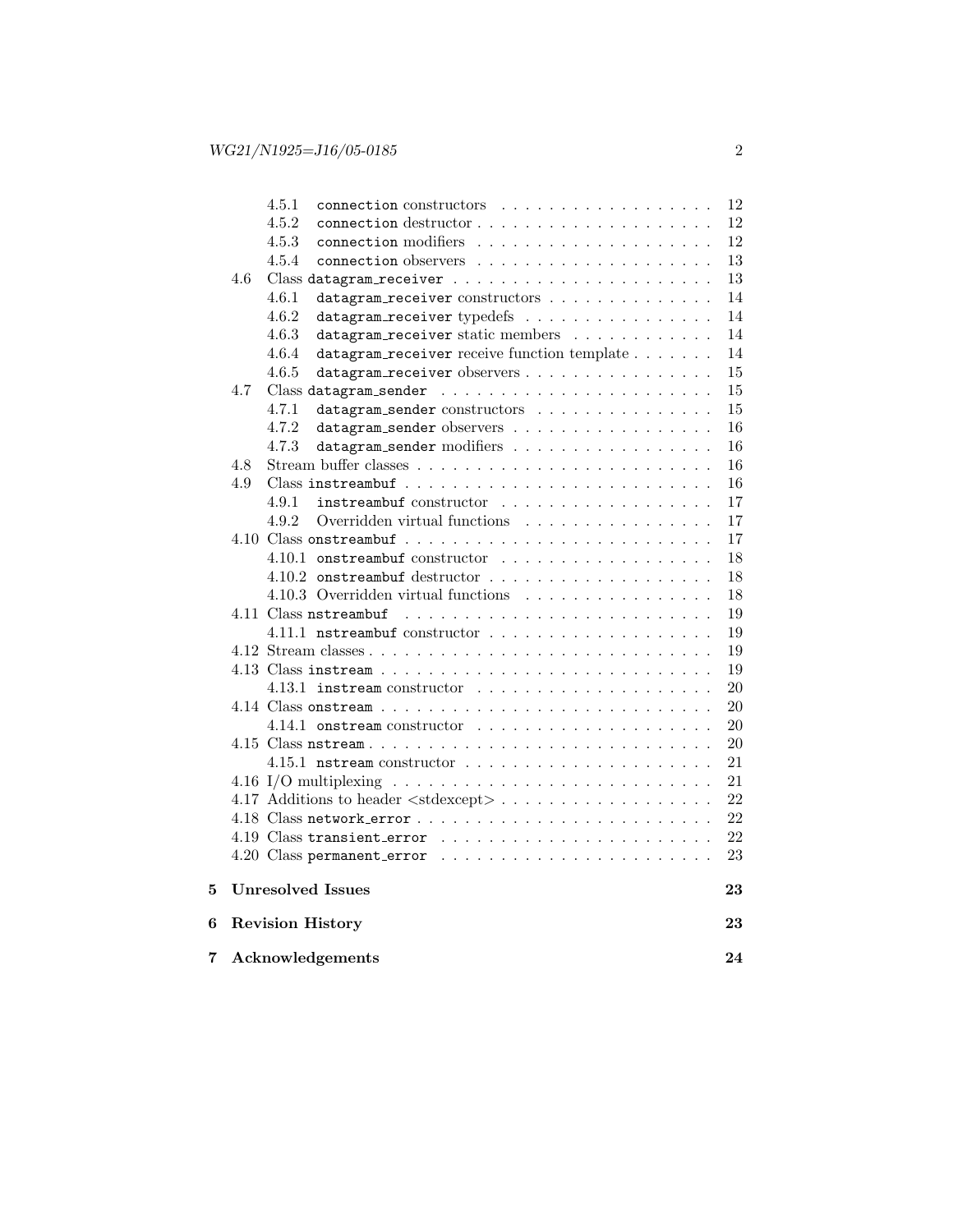# 1 Motivation and Scope

File I/O has been a part of C++ since its beginnings. As networking  $I/O$ becomes increasingly important and in some areas even more important than file I/O, it seems natural to add this functionality to the standardized language support library.

The present proposal defines support for

- Address resolution.
- Stream communication.
- Datagram communication.

The design is based on RAII for resource handling classes like network connections and value semantics for non-resource holding classes like network addresses.

## 1.1 Example code

}

The following is an example of a streaming server implemented using the present proposal. It takes whitespace-separated words as input and writes them backwards to its output. The example here is single-threaded but can easily be extended to multiple server threads once threading becomes available in C++.

```
void reverse_server(const string& port) {
```

```
acceptor a(port);
clog << "Reverse server listening on port "
     << port << endl;
while(1) {
  connection c(a);
  clog << "Connection from: "
       << c.peer().host() << endl;
  nstream ns(c);
  ns << "500 Welcome to the REVERSE server." << endl;
  string s;
  while(ns \gg s) {
    if(s == "quit") {
      ns << "550 Goodbye!" << endl;
      break;
    }
    reverse(s.begin(),s.end());
    ns << s << endl;
  }
  clog << "Connection closed." << endl;
}
```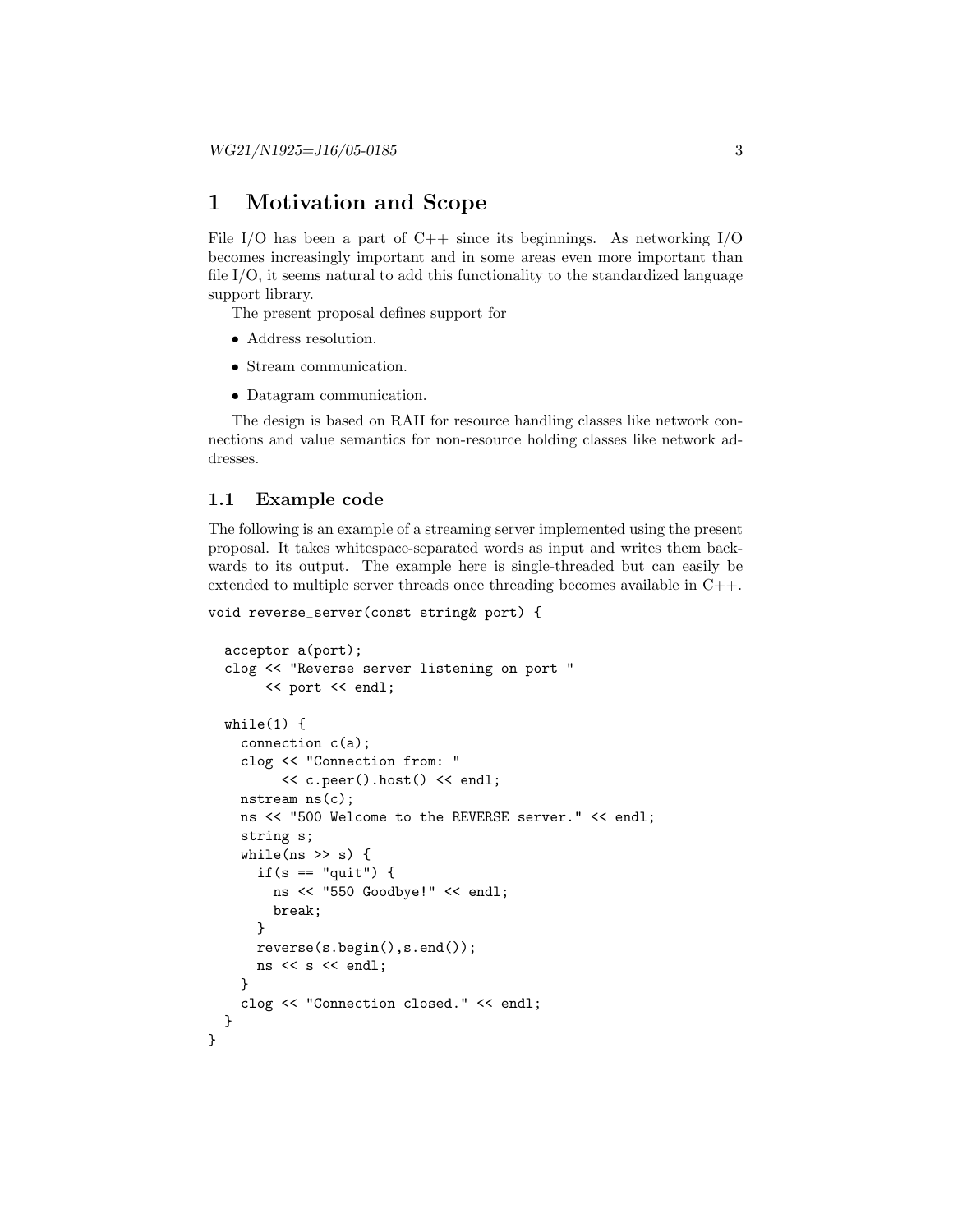# 1.2 Non-goals

- Out of band (OOB) data.
- Joining and leaving multicast groups.
- Support for layers other than the transport layer.

OOB data seems scarcely used, is incompatible with the classic  $C++$  iostream library and [3] suggests a second TCP connection instead.

Joining and leaving multicast groups can be implemented by operating system specific external utilities.

The present proposal only defines support for the transport layer protocols TCP and UDP. There is valid interest to address protocols from other layers in the C++ standard, but we believe this is better done in separate proposals.

# 1.3 Existing C++ networking frameworks

The web site  $[1]$  lists some  $C++$  libraries that include networking functionality, among them Socket++ and wxWindows.

TrollTech's QT library [6] includes networking functionality.

Douglas Schmidt's ADAPTIVE Communication Environment (ACE) [4, 5] is an extensive Object Oriented Programming toolkit including, among others, networking functionality.

For example, a network stream connection can be set up as follows using  $ACE<sup>1</sup>$ :

```
const ACE_TCHAR *server_host = "hostname";
u_short server_port = 4711;
ACE_IOStream<ACE_SOCK_Stream> server;
ACE_SOCK_Connector connector;
ACE_INET_Addr addr (server_port,
                    server_host);
if (connector.connect (server, addr) == -1)
  ACE_ERROR_RETURN ((LM_ERROR,
                     "%p\n",
                     "open"),
                    -1);
server << "1 2.3 testing" << endl;
int i;
float f;
```
 $^1\rm{Example}$  from  $\texttt{isstream\_client}.\texttt{cpp}$  in the ACE distribution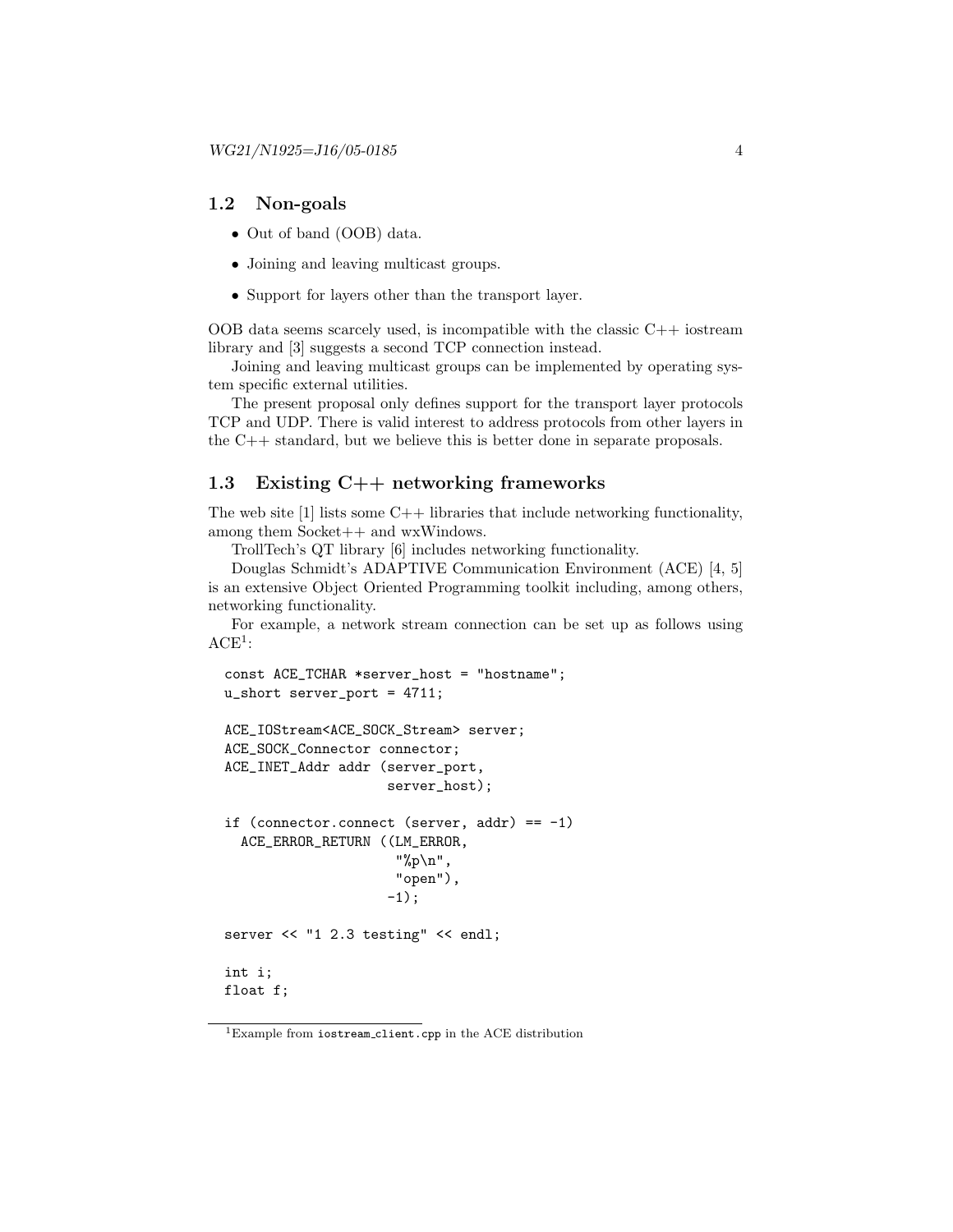```
ACE_IOStream_String s1;
ACE_IOStream_String s2;
```
server >> s1 >> i >> f >> s2;

The following is a non-exhaustive list of differences between ACE and the present proposal:

- ACE uses return codes instead of exceptions.
- ACE uses the same address type for stream and datagram communications.
- ACE uses a specialized IOStream string class.
- ACE provides support for higher-layer protocols such as SSL.

# 2 Impact on the Standard

This proposal is a pure extension. It requires one new header file and additions to one existing header file. It does not require changes to any existing standard classes or functions nor to the core language.

Due to the nature of networking, the implementation must use components outside the scope of the C++ standard.

A reference implementation is being developed for two widespread platforms. Source code for experimentation can be obtained from the author.

# 3 Design Desisions

# 3.1 Connections, senders, receivers

We define the concept of a *connection* for stream-based protocols and of a *sender* and receiver for datagram-based protocols.

To give implementors the maximum flexibility for implementing the proposed interface, we do not attempt to define or use the classical "socket" abstraction in C++. Implementations may actually choose to base networking on sockets, but alternatives like XTI or operating system-specific APIs are just as well possible.

# 3.2 Transport layer

The transport layer protocols in use today seem to be exclusively TCP and UDP. The stream-based and datagram-based communication defined by the proposal naturally map to these protocols. Still, the proposed standard text does not explicitly mention TCP or UDP. This leaves room for different underlying protocols as long as they use communication endpoints based on the "host" and "port" notion.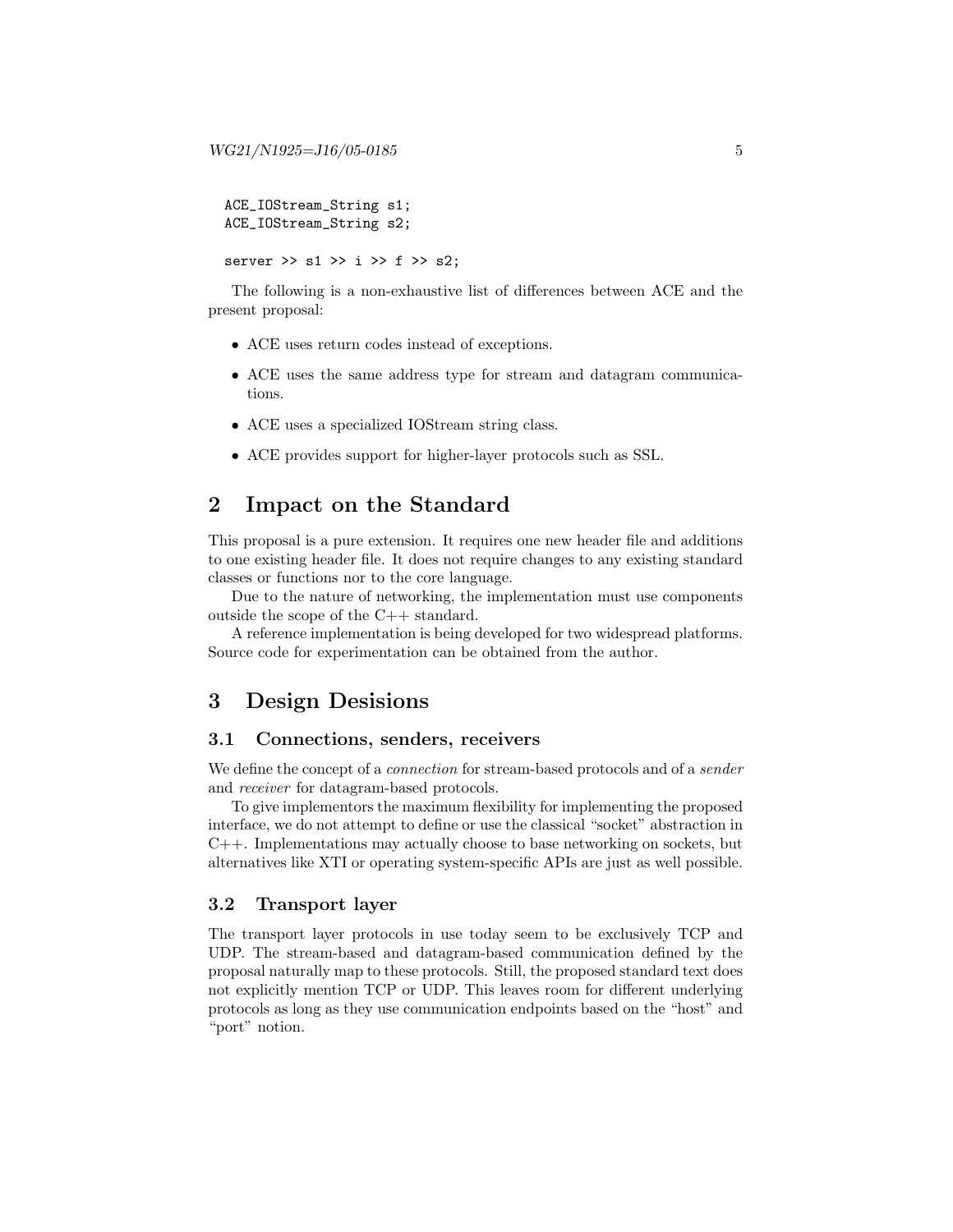# 3.3 Addresses and address lists

We define a value-semantics abstraction of network addresses to enable storage in the standard containers. This ability seems crucial for a wide variety of applications.

Since more than one address may be associated with a given host/port pair, communication class constructors actually accept lists of addresses where appropriate. The implementation is then free to chose any appropriate pair of addresses in order to establish communication.

We chose to use different address types for stream and datagram addresses for maximum type safety. Indeed, threre are protocols where the port number vs. port name mapping is different for on TCP or UDP, cf. [2], Section 6.5.

IPv4 and IPv6 addresses are handled transparently by the implementation, i.e. application code is independent of which IP protocol version is used.

No assumption is made about the internal representation of addresses. The host() and port() observers should return the host and port part in some standard notation for the underlying address type, e.g. dotted-decimal for IPv4 addresses and decimal for port numbers.

# 3.4 Waiting, timeout and non-blocking I/O

We define non-blocking I/O for datagram communications, where sending is non-blocking by its nature and a timeout can be given for reception.

For single-threaded applications handling multiple stream connections, the iowait() multiplexing function is defined.

### 3.5 Support only for character streams

All networking protocols appear to be character- or octet-based, so there seems no need to templatize the communication classes on the character type.

#### 3.6 Error reporting

Many network errors are transient by nature and applications may wish to try an operation again if an error occurs. Examples include DNS address resolving where DNS is temporarily unavailable. The library will throw a transient error exception in these cases.

If the problem is likely to be a permanent error, the library will throw a permanent error exception. Examples include DNS being unable to resolve a hostname or a nonexistant port name.

# 3.7 Numeric ports

We decided not to define address resolver functions with numeric port values as arguments. Numeric port values can be given as strings. Adding scalar arguments would lead to combinatorial explosion of an already high number of overloads. The performance impact is expected to be minimal or even beneficial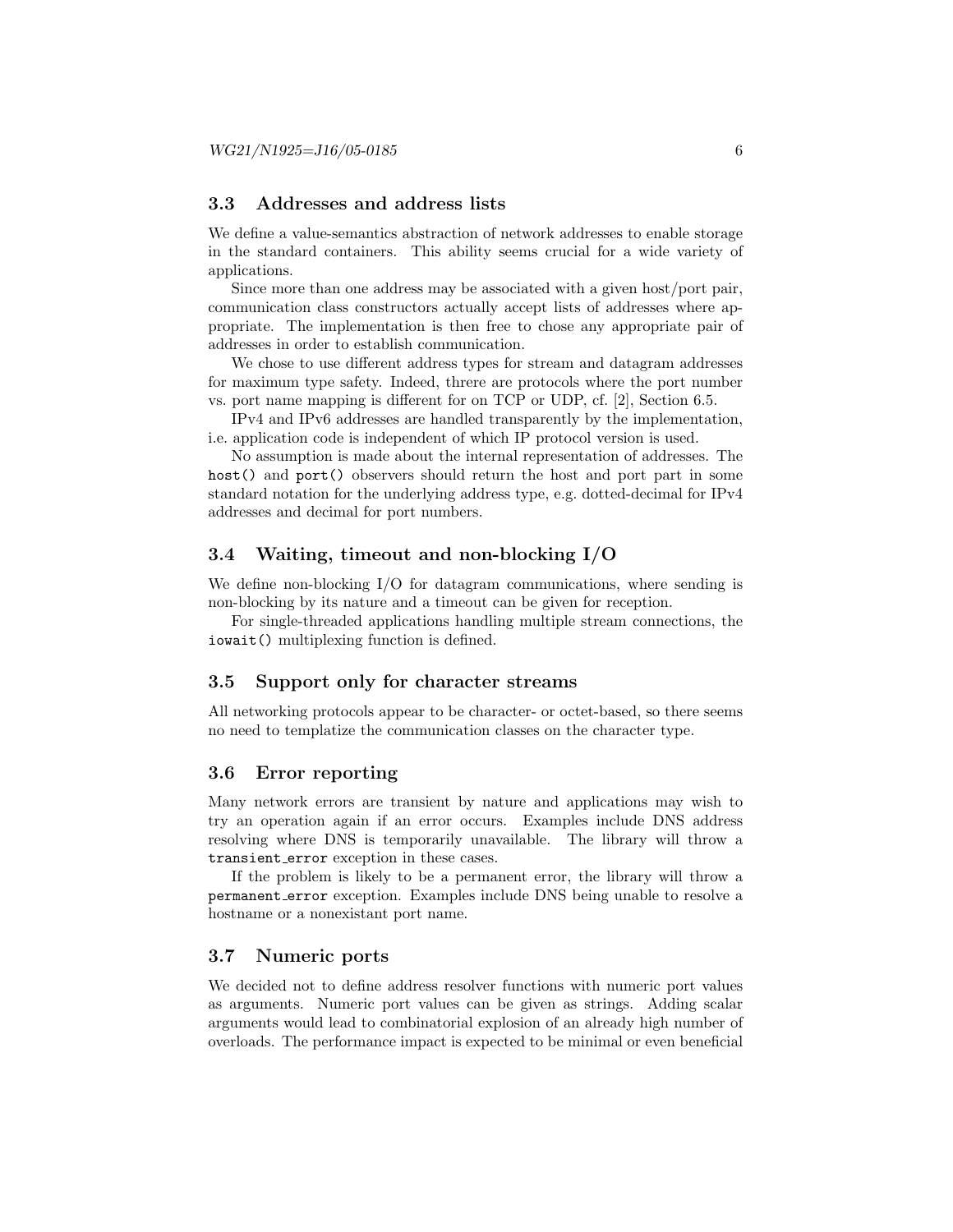since most applications get their port numbers in form of strings anyway, e.g. on the command line or in configuration files.

# 3.8 Use of double for time values

We intend to enable fractional time values for operations that might time out. Many operating systems or libraries define their own structures to represent fractional time values. However, a simple double variable easily serves the purpose and it therefore seems unnecessary to introduce a new type. Even float precision will be enough in most cases, but we don't think using double incurs significant overhead over using float.

# 4 Proposed Text for the Standard

### 4.1 Header <network> synopsis

```
namespace tr2 {
  // Network addressing.
 typedef (implementation defined) stream_address;
  typedef (implementation defined) datagram_address;
  // Container of addresses.
  typedef vector<stream_address> stream_address_list;
  typedef vector<datagram_address> datagram_address_list;
  // Resolve host/port names to addresses.
  const stream_address_list resolve_stream(const string& host,
                                           const string& port);
  const datagram_address_list resolve_datagram(const string& host,
                                                const string& port);
  const stream_address_list resolve_stream(const string& port);
  const datagram_address_list resolve_datagram(const string& port);
  // Network connections.
  class acceptor;
  class connection;
  // Datagram sender and receiver.
  class datagram_sender;
  class datagram_receiver;
  // IOStream interface.
  typedef (implementation defined) instreambuf;
  typedef (implementation defined) onstreambuf;
  class nstreambuf: public instreambuf , public onstreambuf;
```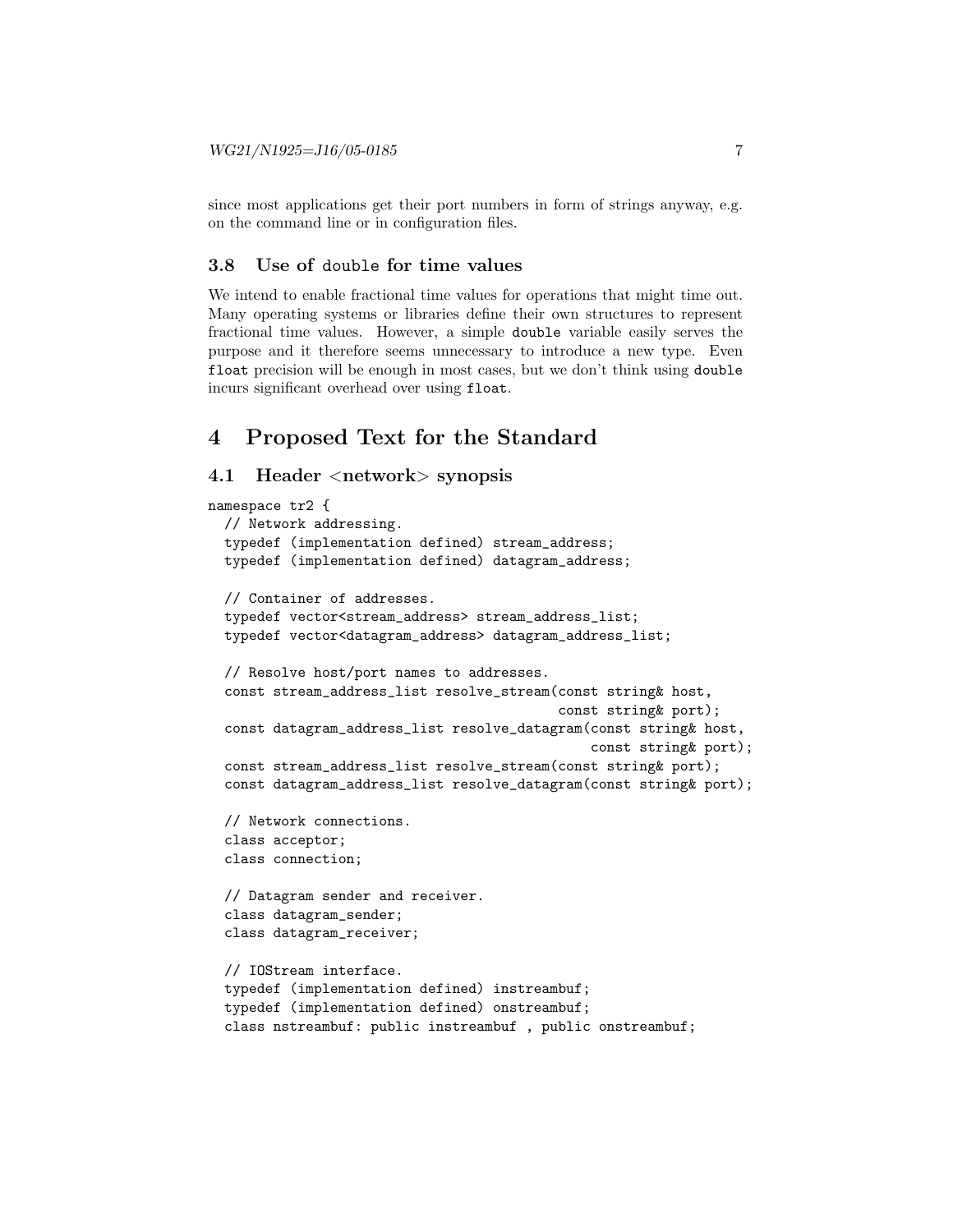```
class instream: public istream;
class onstream: public ostream;
class nstream: public iostream;
// I/O multiplexing.
template < class InputIteratorA, class InputIteratorB,
           class ContainerA, class ContainerB >
bool iowait(const InputIteratorA& abeg,
            const InputIteratorA& aend,
            const InputIteratorB& bbeg,
            const InputIteratorB& bend,
                  ContainerA& aready,
                  ContainerB& iready,
                  ContainerB& oready,
            const double \& to = -1);
```
# 4.2 The address concept

An address is an endpoint of network communications. Two addresses are necessary in any type of network communications: A local address on the host on which the program is executing and a remote address on any host to which a network route exists. In stream-oriented communications, we speak of the two endpoints of the network connection. In *connection-less* or *datagram* oriented communication, we speak of the source and destination address of a datagram.

An address consists of a host part identifying a host or a network interface of a host and a port part identifying a specific network port.

Both the host and the port part can be defined by a name or in numeric form. The resolve family of functions use systems like DNS or port databases to translate host and port names into addresses and vice versa.

A wildcard address is a special type of address to be used for local endpoints only. It signals the system that it is free to choose the local host part, port part, or both.

[Note: For the rest of this section, address refers to stream address and datagram address so that actually two address types are defined.]

```
class address {
  // Construct
 // Implementation-defined default address.
 address();
 // observers
  // Get host and port for this address.
 const string host() const;
  const string port() const;
```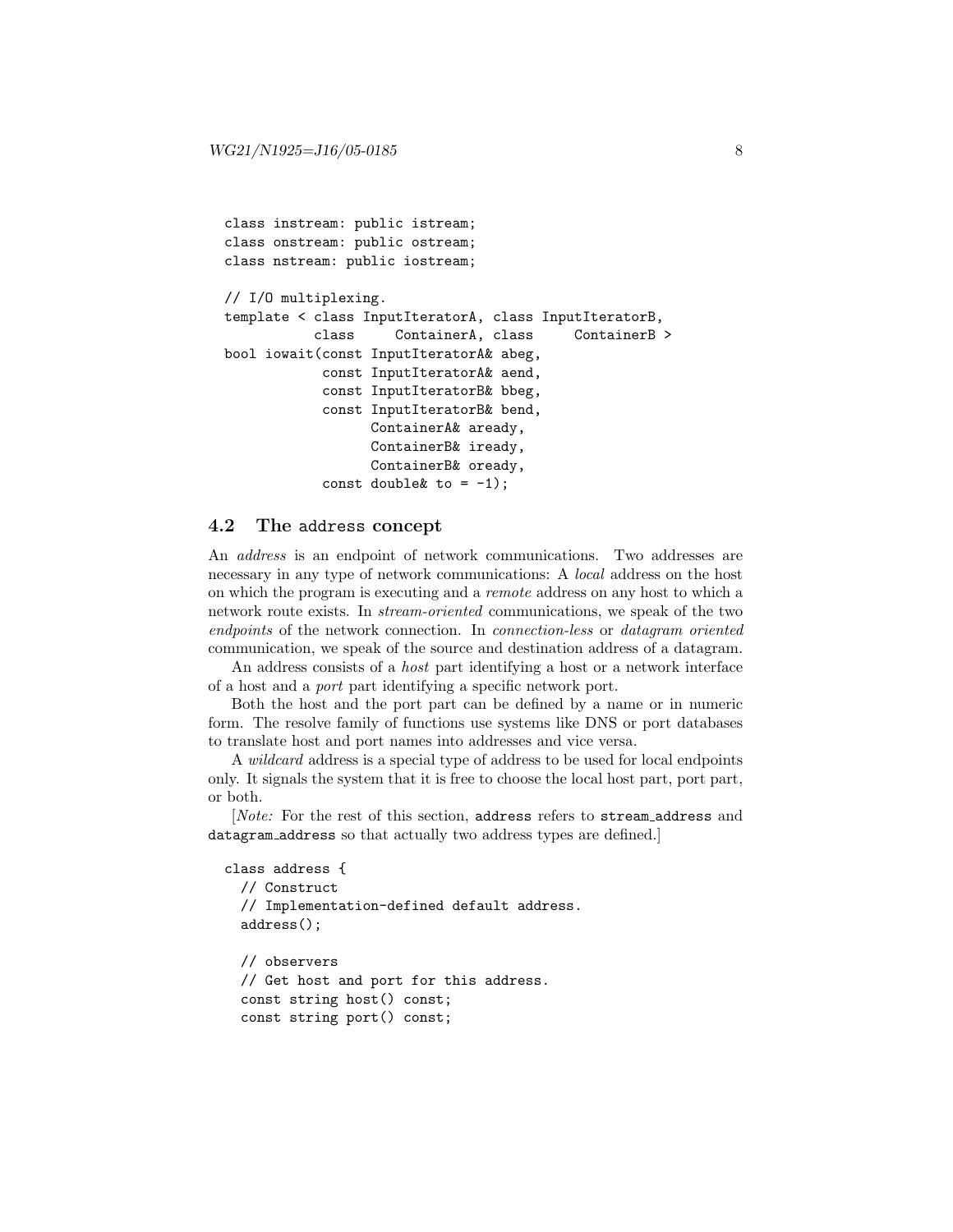```
// Get host and port name for this address.
  const string host_name() const;
  const string port_name() const;
  // Get FQDN for host.
  const string host_fqdn() const;
};
```
### 4.2.1 address constructors

address();

Effects: Constructs an implementation-defined default address.

[Note: The resulting address object is only required to support the host() and port() member functions.]

#### 4.2.2 address observers

```
const string host() const;
```
Returns: The host part of the address in numeric form.

const string port() const;

Returns: The port part of the address in numeric form.

```
const string host_name() const;
```
Returns: The host part of the address as an unqualified host name. Throws: transient\_error or permanent\_error if a host name cannot be obtained.

const string port\_name() const;

Returns: The port part of the address as a service name.

Throws: transient\_error or permanent\_error if a service name cannot be obtained.

const string host\_fqdn() const;

Returns: The host name as Fully Qualified Domain Name (FQDN).

Throws: transient\_error or permanent\_error if the FQDN cannot be obtained.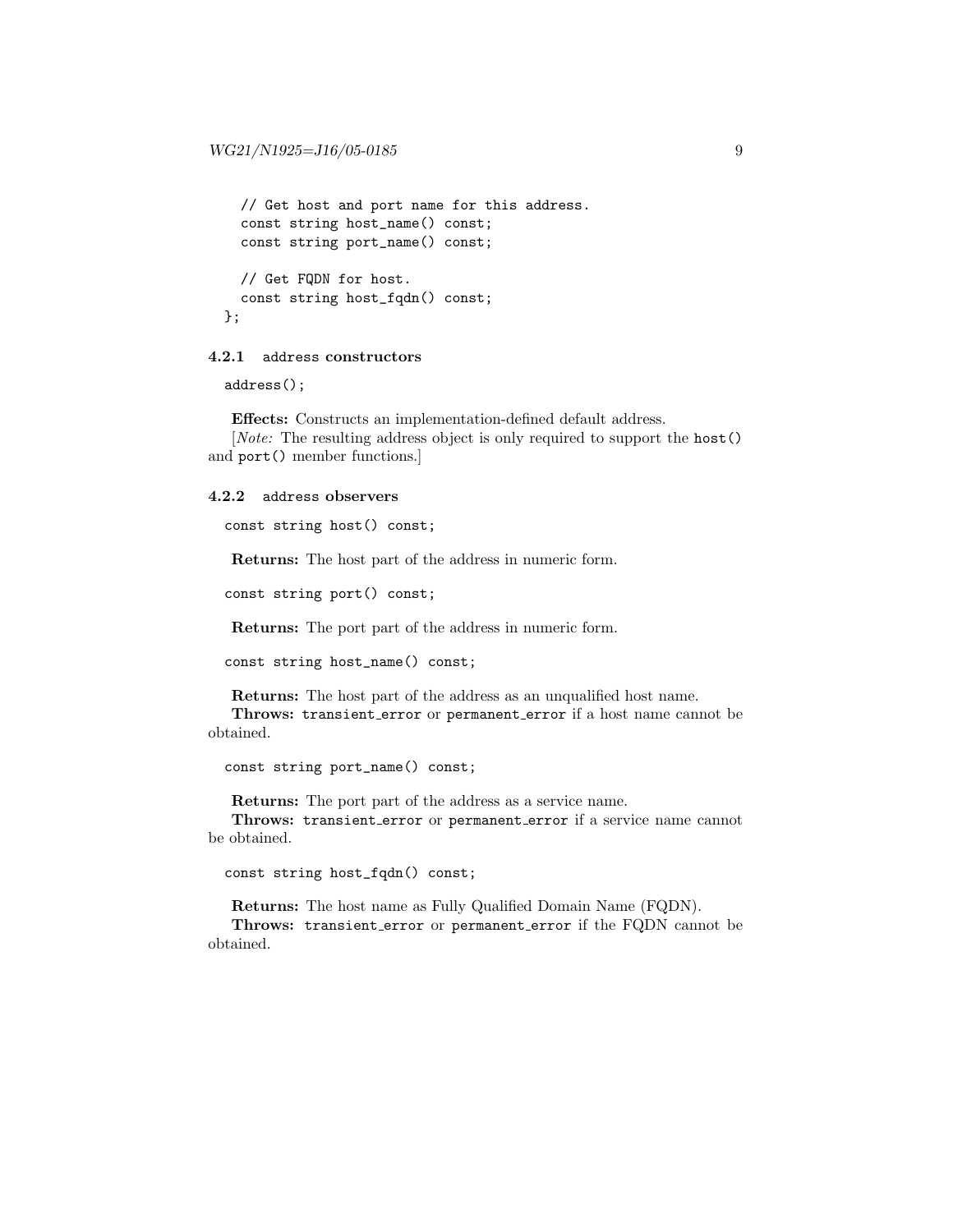# 4.3 Resolve functions

const stream\_address\_list resolve\_stream(const string& port);

Returns: A list of wildcard stream addresses suitable for use as the la argument to an acceptor or connection constructor.

Throws: permanent\_error if the port name cannot be resolved.

```
const stream_address_list resolve_stream(const string& host,
                                         const string& port);
```
Returns: A list of stream addresses suitable for use as the ra argument to a connection constructor.

Throws: permanent\_error or transient\_error if either the host or the port name cannot be resolved.

```
const datagram_address_list resolve_datagram(const string& port);
```
Returns: A list of wildcard datagram addresses suitable for use as the la argument to an datagram sender or datagram receiver constructor.

Throws: permanent\_error if the port name cannot be resolved.

```
const datagram_address_list resolve_datagram(const string& host,
                                             const string& port);
```
Returns: A list of datagram addresses each of which is suitable for use as the ra argument to the send() method of class datagram sender.

Throws: permanent error or transient error if either the host or the port name cannot be resolved.

### 4.4 Class acceptor

```
class acceptor {
  typedef stream_address address_type;
  typedef stream_address_list address_list_type;
  acceptor(const string& ls,
           unsigned backlog = (implementation defined));
  acceptor(const address_list_type& la,
           unsigned backlog = (implementation defined));
  // Observers
  const address_type& local();
};
```
An acceptor manages a queue of inbound stream connection requests to a local address given in its constructor. Connections are not established until a connection object is constructed with the acceptor as its constructor argument. Inbound connection requests which are not yet established are called pending.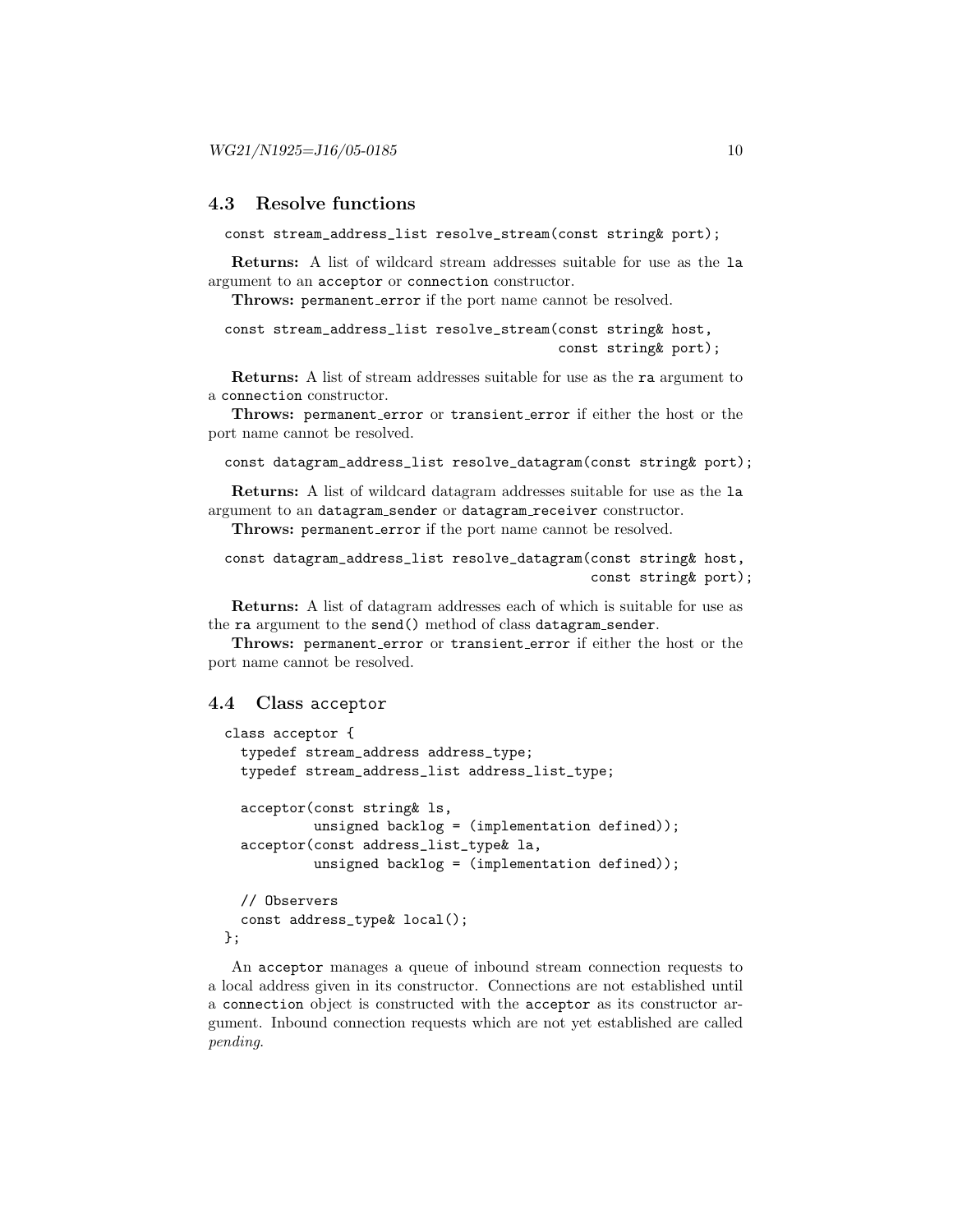#### 4.4.1 acceptor constructors

```
acceptor(const address_list_type& la,
         unsigned backlog = (implementation defined));
```
Effects: The implementation chooses an appropriate address from la, allows a maximum of backlog pending inbound connection requests at the chosen address and makes them available for connection constructors with this acceptor as its argument. If at least backlog inbound connections are pending, further connection requests by clients will be refused.

Throws: permanent\_error if none of the addresses in la can be used as a local connection endpoint.

```
Precondition: la.size() is at least 1.
```
Postcondition: local() returns the chosen local address.

```
acceptor(const string& ls,
```
unsigned backlog =  $(implementation defined));$ 

Effects: Equivalent to acceptor(resolve stream(ls), backlog)

#### 4.4.2 acceptor observers

```
const address_type& local();
```
Effects: Returns the local address chosen by the constructor.

# 4.5 Class connection

```
class connection
{
public:
  typedef stream_address address_type;
  typedef stream_address_list address_list_type;
  // Construct
  connection(const address_list_type& ra,
             const address_list_type& la=address_list_type());
  connection(const string& host, const string& port);
  connection(acceptor&);
  // Destroy
  ~connection();
  // modifiers
  void no_delay(bool=true);
  // observers
  address_type const& peer() const;
  address_type const& local() const;
};
```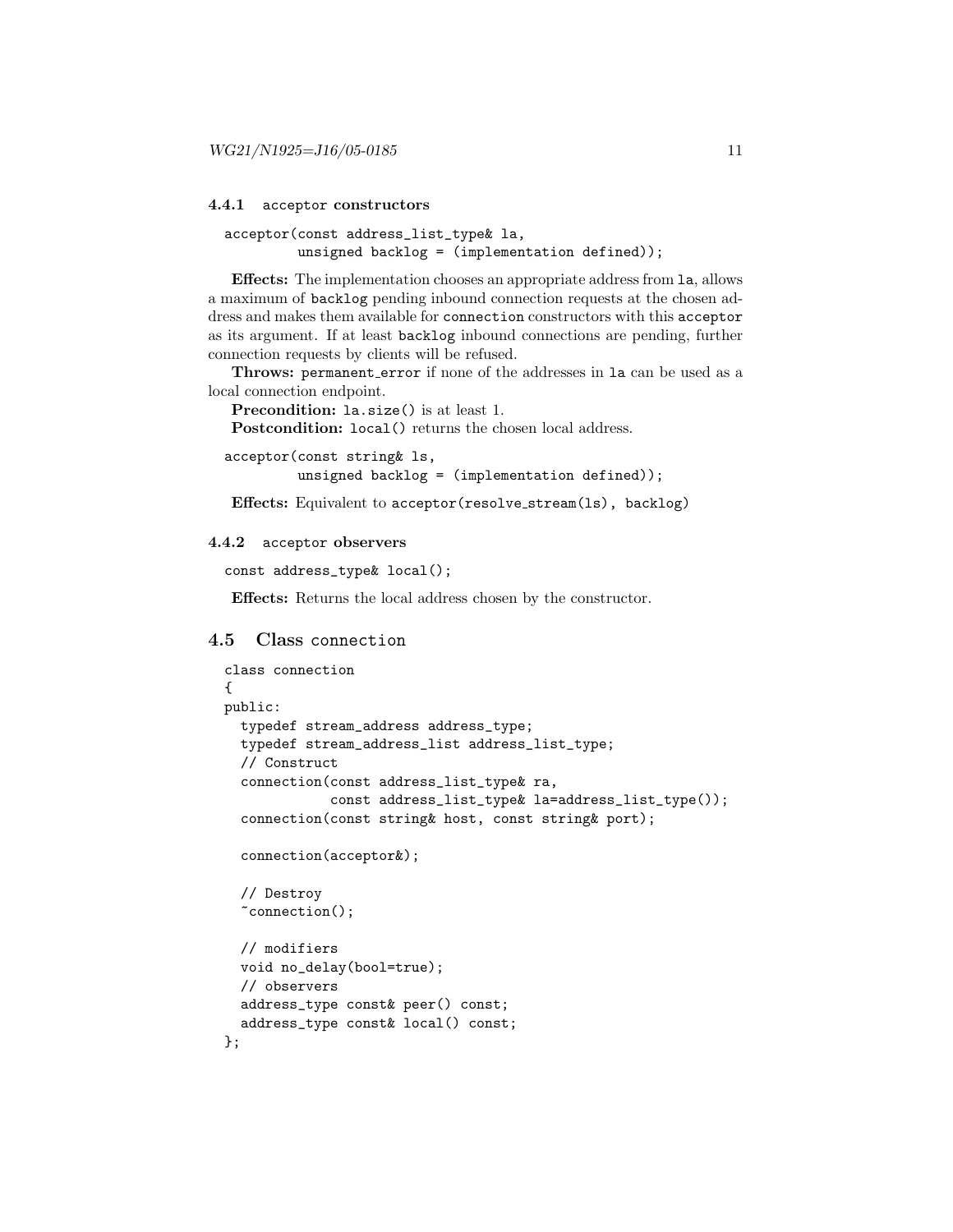A connection represents the program's view of a bidirectional streamoriented network connection. It has two endpoint addresses, a local one (on the computer where the program is executed) and a remote one on this or any other computer.

#### 4.5.1 connection constructors

```
connection(const address_list_type& ra,
           const address_list_type& la=address_list_type());
```
Effects: Attempts to establish a connection to a remote address in ra from a local address in la. If la is empty, a suitable local address is chosen by the implementation.

If the request becomes pending at the remote address, waits until the connection becomes established.

Throws: transient error or permanent error if the connection cannot be established.

Precondition: ra.size() is  $\geq$  1.

Postcondition: A stream-oriented network connection is established between la and ra. local() and peer() return the respective endpoint addresses.

[Note: The implementation shall try all suitable combinations from la and ra in the attempt to establish a connection. It shall fail only if none of the attempts succeeds, in this case throwing an exception related to the last attempt made.]

connection(const string& host, const string& port);

Effects: Equivalent to connection(resolve stream(host,port)).

connection(acceptor& a);

Effects: If a connection request is pending at a, establish a connection with the first request in a's queue and return. Otherwise, wait until a request is pending, establish the connection with the requesting peer and return.

**Postcondition:**  $local() == a.load()$ . A stream-oriented connection is established between local() and peer().

#### 4.5.2 connection destructor

~connection();

Effects: Closes the connection and destroys the connection object.

#### 4.5.3 connection modifiers

void no\_delay(bool=true);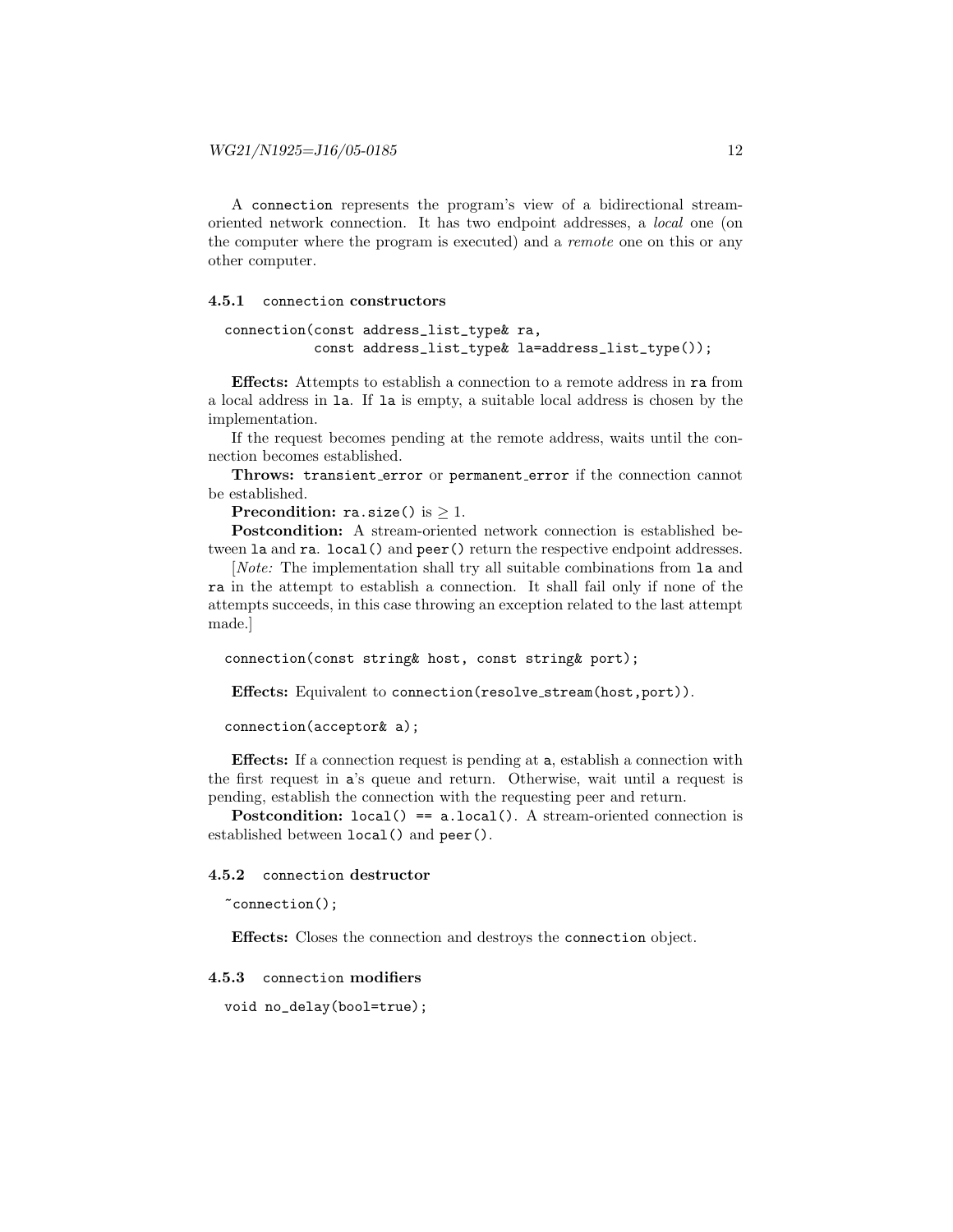Effects: When set to true, try to reduce the delay between data sent and data being received.

[Note: This may be useful for interactive applications over a connection with a high round trip time. Typically, this is implemented by disabling the so-called Nagle algorithm of TCP, cf. [3].]

#### 4.5.4 connection observers

const address\_type& peer() const;

Returns: The remote connection endpoint.

const address\_type& local() const;

Returns: The local connection endpoint.

[*Note:* The address returned by *local*(*)* on this computer may differ from the address returned by peer() on the remote computer.]

```
4.6 Class datagram receiver
```

```
class datagram_receiver {
public:
  typedef datagram_address address_type;
  typedef datagram_address_list address_list_type;
  typedef (implementation defined) size_type;
  datagram_receiver(const string& ls);
  datagram_receiver(const address_list_type& la);
  // Receive. begin must indicate beginning of large enough area.
  // Returns timeout() on timeout.
  template<class for_it>
  size_type receive(const for_it& begin,
                    const double & timeout = -1,
                    size_type n = default_size());
  // Constants.
  static size_type timeout();
  static size_type default_size();
  // observers
  // Source of last received packet.
  const address_type& source() const;
  // Local address.
  const address_type& local() const;
};
```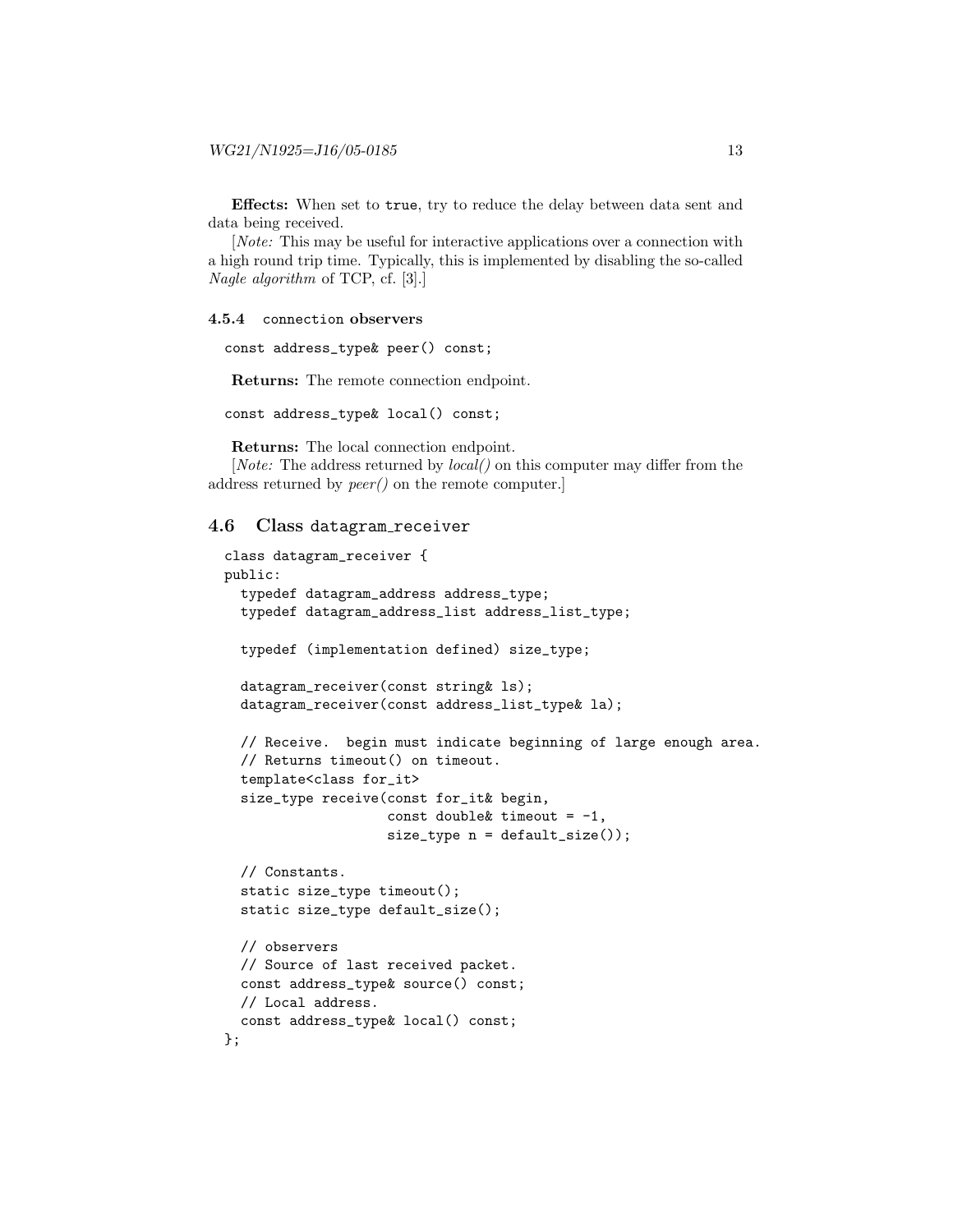#### 4.6.1 datagram receiver constructors

datagram\_receiver(const address\_list\_type& la);

Effects: Attempts to establish an endpoint for receiving datagrams at one of the local addresses in la.

Throws: permanent\_error if the endpoint cannot be established at any of the given addresses.

**Precondition:** la.size() is  $\geq$  1.

Postcondition: local() returns one of the elements of la. Datagrams can be received at local().

```
datagram_receiver(const string& ls);
```
Effects: Equivalent to datagram\_receiver(resolve\_datagram(ls));

#### 4.6.2 datagram receiver typedefs

typedef (implementation defined) size\_type;

Represents: An unsigned integral type wide enough to hold all possible datagram sizes and timeout().

#### 4.6.3 datagram receiver static members

static size\_type timeout();

Returns: A value used to indicate receive timeout that cannot be the size of a datagram.

```
static size_type default_size();
```
Returns: An upper bound on the size of datagrams that can be received on the implementation.

#### 4.6.4 datagram receiver receive function template

```
template<class for_it>
size_type receive(for_it begin,
                  const double & timeout = -1,
                  size_type n = default_size());
```
Effects: Waits for a packet to be received. If no packet arrives within timeout seconds, returns timeout(). Otherwise, writes the contents of the received packet to the memory location pointed to by begin. If the received datagram contains more than n characters, only n are written.

Returns: The number of characters written, i.e. the maximum of the n and the size of the received packet, or timeout().

Requires: for it is a Forward Iterator with value type char.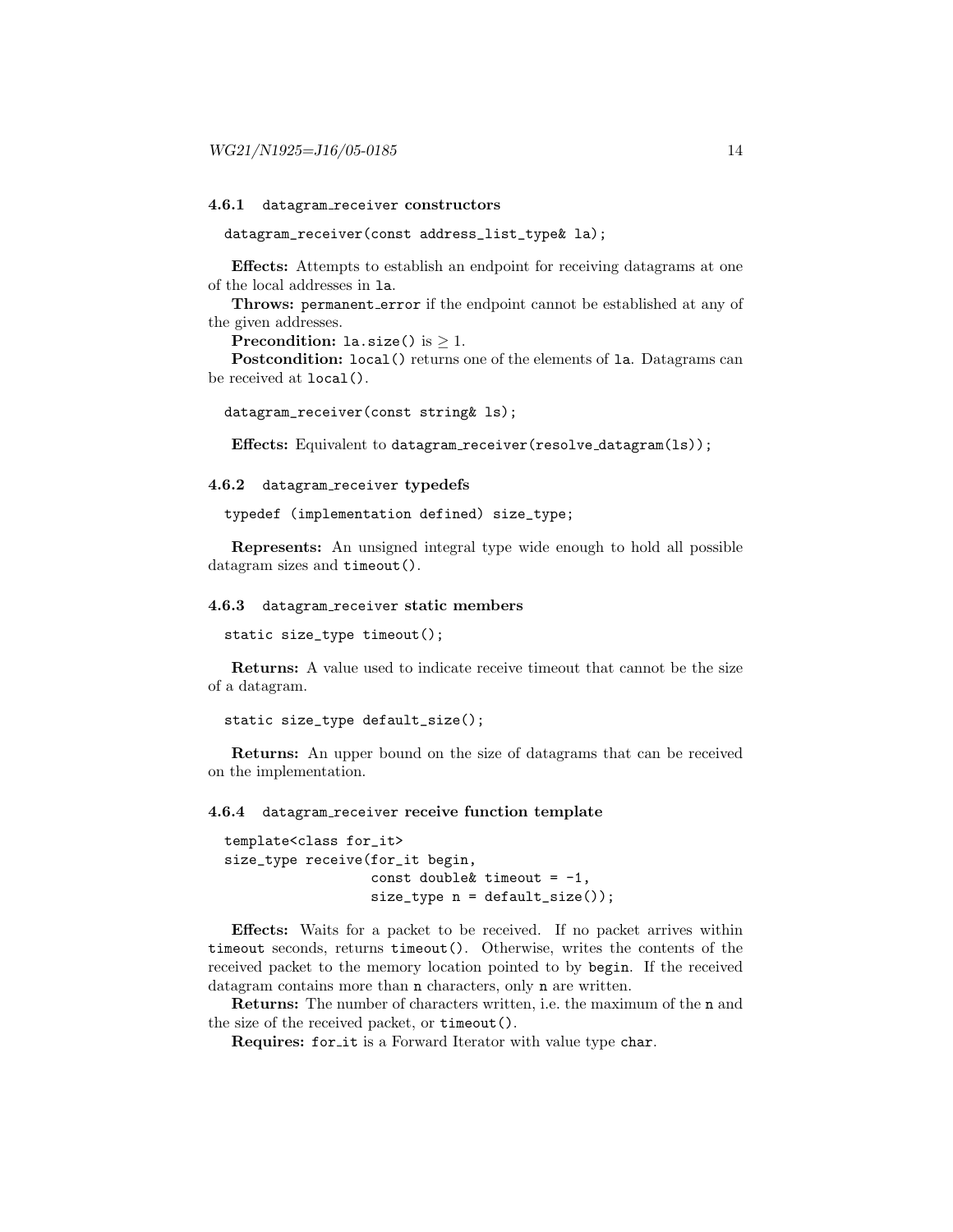#### 4.6.5 datagram receiver observers

```
const address_type& source() const;
```
Returns: The source address of the last received datagram.

```
const address_type& local() const;
```
Returns: The local address on which datagrams are received.

#### 4.7 Class datagram sender

```
class datagram_sender {
public:
  typedef datagram_address address_type;
  typedef datagram_address_list address_list_type;
  datagram_sender();
  datagram_sender(const string& ls);
  datagram_sender(const address_list_type& la);
  // Send data.
  template<class for_it>
  void send(const address_type& ra,
            for_it begin, for_it end);
  // Local address. Undefined if default-constructed.
  const address_type& local() const;
};
```
#### 4.7.1 datagram sender constructors

datagram\_sender();

Effects: Constructs a datagram sender object. Subsequent calls to send() will use a local address determined by the system as a local address.

```
datagram_sender(const string& ls);
```
Effects: Equivalent to datagram sender(resolve datagram(ls)).

datagram\_sender(const address\_list\_type& la);

Effects: Constructs a datagram sender object.

Postcondition: local() returns one of the elements of la.

Throws: permanent\_error if none of the addresses in la is useable as a local address for sending datagrams.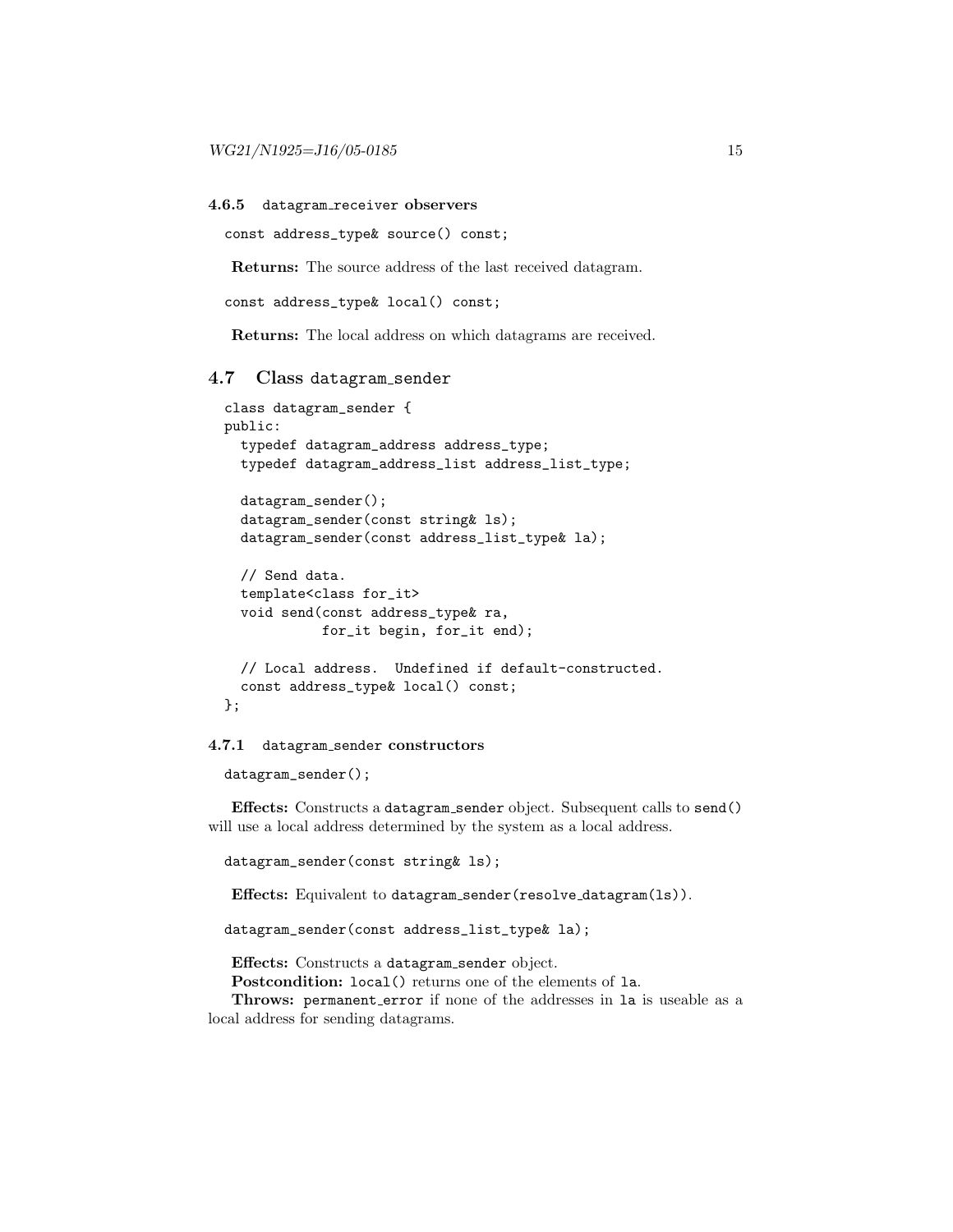4.7.2 datagram sender observers

const address\_type& local() const;

Returns: The local address used for sending datagrams.

Throws: permanent\_error if the datagram\_sender object was default constructed.

#### 4.7.3 datagram sender modifiers

```
template<class for_it>
void send(const address_type& ra,
          for_it begin, for_it end);
```
Effects: Sends the data in [begin,end) to ra. Uses one of the local addresses given in the constructor or an implementation-defined address if default constructed.

Requires: for it is a Forward Iterator with value type char. Throws: permanent\_error if

- ra is unsuitable for sending the datagram in conjunction with the local address or
- the range [begin,end) is too large to fit in a datagram.

[Note: Datagram communication is best-effort. No indication is available if the datagram was successfully delivered to its destination.]

# 4.8 Stream buffer classes

Three classes, instreambuf, onstreambuf and nstreambuf, are defined to associate input and output character sequences with a stream-based network connection. No seek operations are supported.

The classes may be implemented as template specializations.

streambuf is a public virtual base class for instreambuf and ostreambuf. The class nstreambuf is derived from instreambuf and onstreambuf.

# 4.9 Class instreambuf

```
class instreambuf {
public:
  // Construct
  instreambuf(connection& c,
              int size = (implementation defined),
              int size_pb = (implementation defined));
protected:
  virtual int_type underflow();
private: // Expositon only
```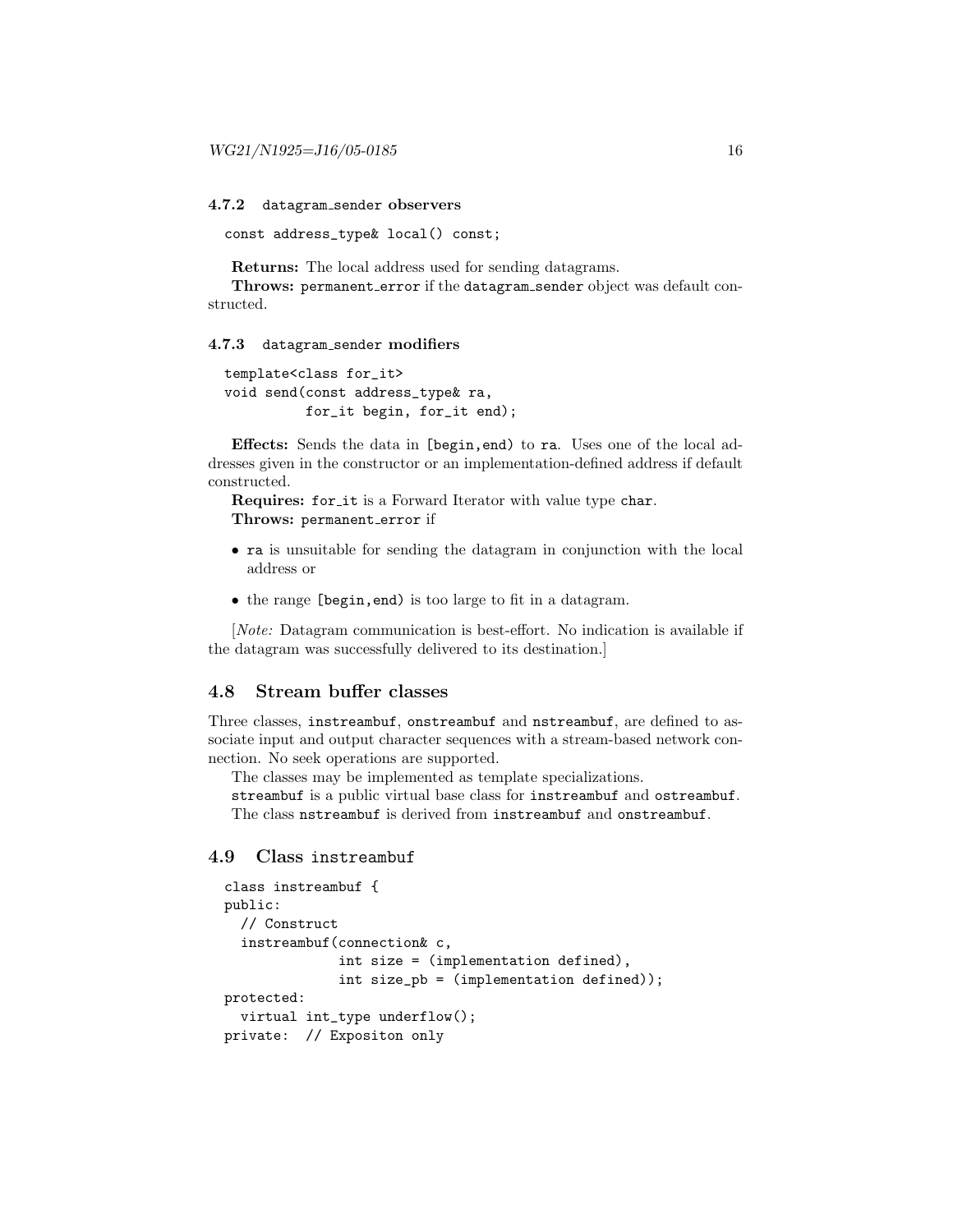```
connection& c_;
  vector<char> buffer;
};
```
The class instreambuf associates the input sequence with a network connection.

#### 4.9.1 instreambuf constructor

```
instreambuf(connection& c,
            int size = (implementation defined),
            int size_pb = (implementation defined));
```
Effects: Constructs an object of class instreambuf, initializing the base class with streambuf() and  $c<sub>-</sub>$  with c. Then creates a buffer of size size + size\_pb.

Postcondition: Characters in the input sequence will be read from the network connection c.

Requires: size  $\geq 1$  and size\_pb  $\geq 1$ .

Throws: out\_of\_range if an argument is out of range.

[*Note:* size\_pb is the size of the putback area.

During the lifetime of a connection object c, at most one instreambuf object may be constructed on c.]

# 4.9.2 Overridden virtual functions

```
virtual int_type underflow();
```
Effects: If the input sequence has a read position available, returns traits::to\_int\_type(\*gptr()). Otherwise, returns traits::eof().

# 4.10 Class onstreambuf

```
class onstreambuf {
public:
  // Construct
  onstreambuf(connection& c, int size = (implementation defined));
  // Destroy
  virtual "ostreambuf();
protected:
  virtual int_type overflow(int_type c);
  virtual int sync();
private: // Expositon only
  connection& c_;
  vector<char> buffer;
};
```
The class onstreambuf associates the output sequence with a network connection.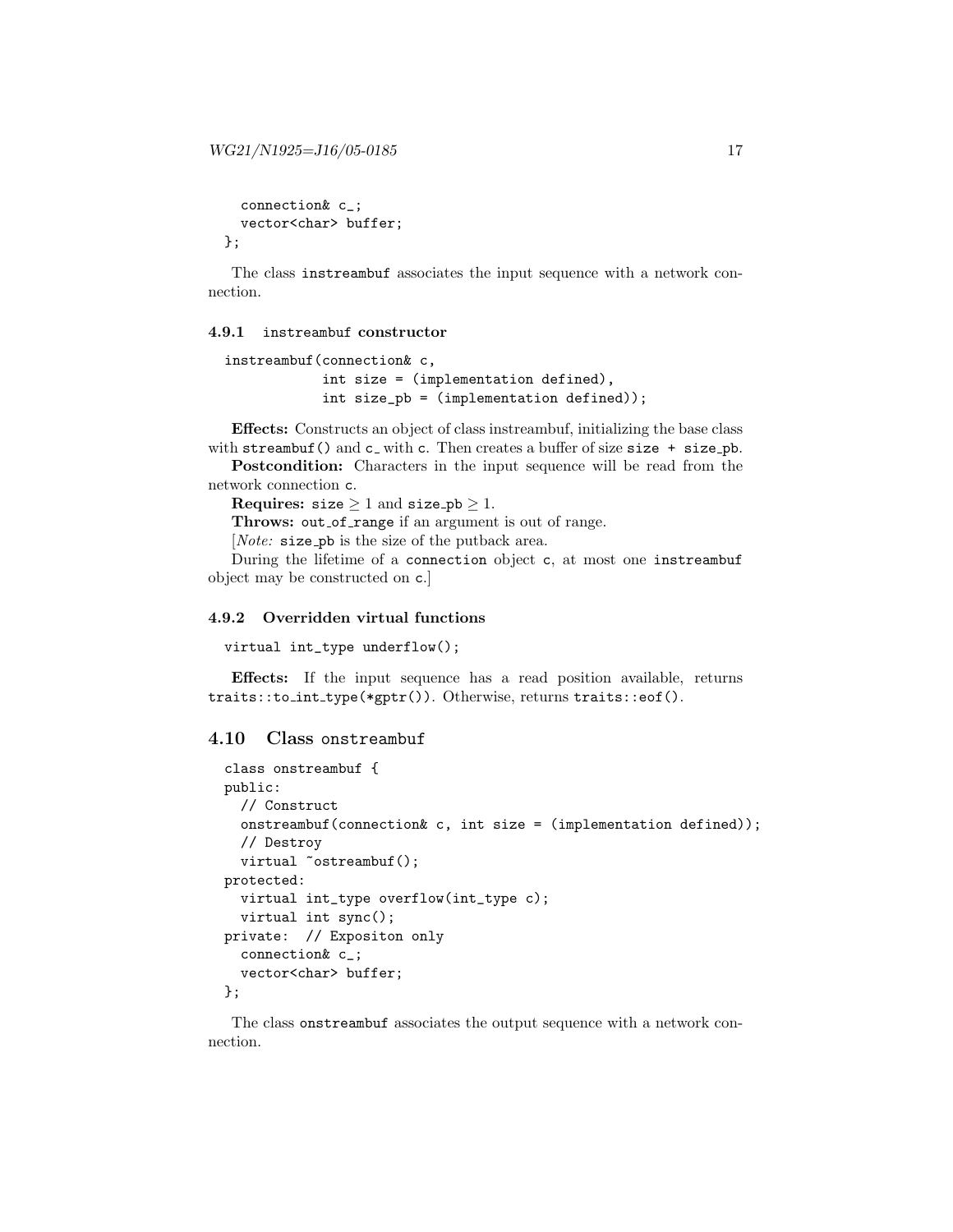#### 4.10.1 onstreambuf constructor

onstreambuf(connection $k$  c, int size = (implementation defined));

Effects: Constructs an object of class onstreambuf, initializing the base class with streambuf() and c<sub>-</sub> with c. Then creates a buffer of size size.

Postcondition: Characters in the output sequence will be written to the network connection c.

Requires:  $size > 1$ .

Throws: out\_of\_range if an argument is out of range.

[*Note:* During the lifetime of a connection object c, at most one onstreambuf object may be constructed on c.]

#### 4.10.2 onstreambuf destructor

virtual "onstreambuf();

Effects: Calls sync().

[Note: As the destructor cannot return a value nor throw an exception, programs wishing to check if all data was written to the controlled sequence should call sync() before destroying the onstreambuf object.]

#### 4.10.3 Overridden virtual functions

int\_type overflow(int\_type c);

Effects: Appends the character designated by c to the output sequence, if possible, in one of two ways:

- If traits::eq int type(c,traits::eof()) returns false and if either the output sequence has a write position available or the function makes a write position available (as described below), the function calls  $\text{sputc}(c)$ . Signals success by returning c.
- If traits::eq\_int\_type(c,traits::eof()) returns true, there is no character to append. Signals success by returning a value other than  $\text{traits:}: \text{eof}().$

Notes: The function can make a write position available by adjusting the put pointer by calling pbumb().

Returns: traits::eof() to indicate failure.

virtual int sync();

Effects: Synchronizes the controlled sequences with the buffer. That is, if pbase() is non-null the characters between pbase() and pptr() are written to the controlled sequence. The pointers are then reset as appropriate.

Returns: Zero on success and −1 if writing to the controlled sequence fails.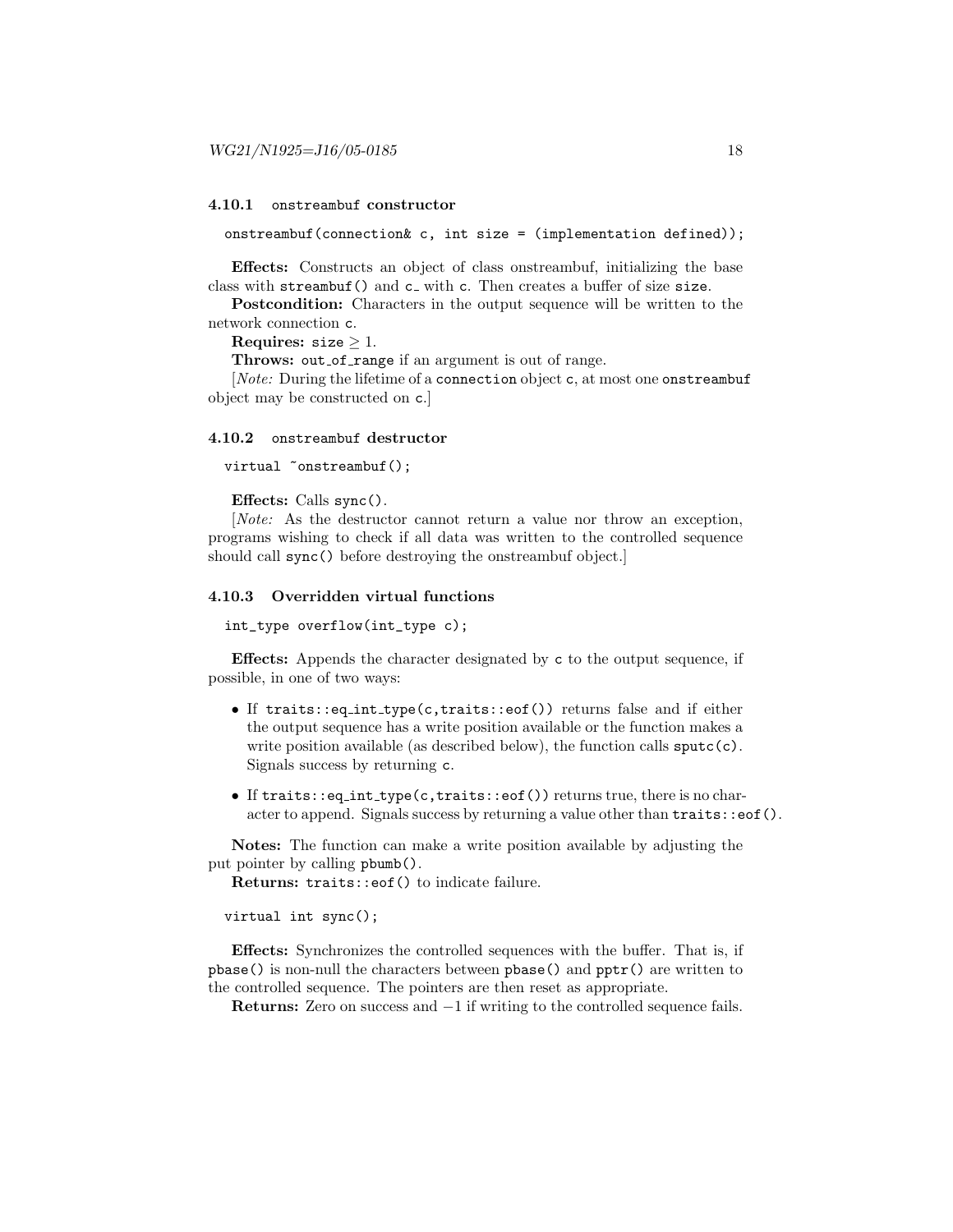# 4.11 Class nstreambuf

```
class nstreambuf : public instreambuf, public onstreambuf {
public:
  // Construct
  nstreambuf(connection& c, int size = (implementation defined));
             int size_in = (implementation defined)
             int size_pb = (implementation defined)
             int size_out = (implementation defined));
};
```
The class nstreambuf associates the input and the output sequence with a network connection.

#### 4.11.1 nstreambuf constructor

```
nstreambuf(connection& c,
           int size_in = (implementation defined)
           int size_pb = (implementation defined)
           int size_out = (implementation defined));
```
Effects: Constructs an object of class onstreambuf, initializing the instreambuf base class with instreambuf(c, size\_in, size\_pb) and the onstreambuf base class with onstreambuf (c, size\_out).

# 4.12 Stream classes

The class onstream is defined as an ostream specialization to extract data from the network stream from the local to the remote computer. The class instream is defined as an istream specialization to extract data from the network stream from the local to the remote computer. The class nstream is defined as a iostream specialization to extract data from and insert data into the network stream from the local to the remote computer.

## 4.13 Class instream

```
class instream : public istream {
public:
  // Construct
  instream(connection&);
private:
  instreambuf sb; // exposition only
};
```
The class instream supports reading from an established network connection. It uses an instreambuf object to control the associated sequence. For the sake of exposition, the maintained data is presented here as:

• sb, the instreambuf object.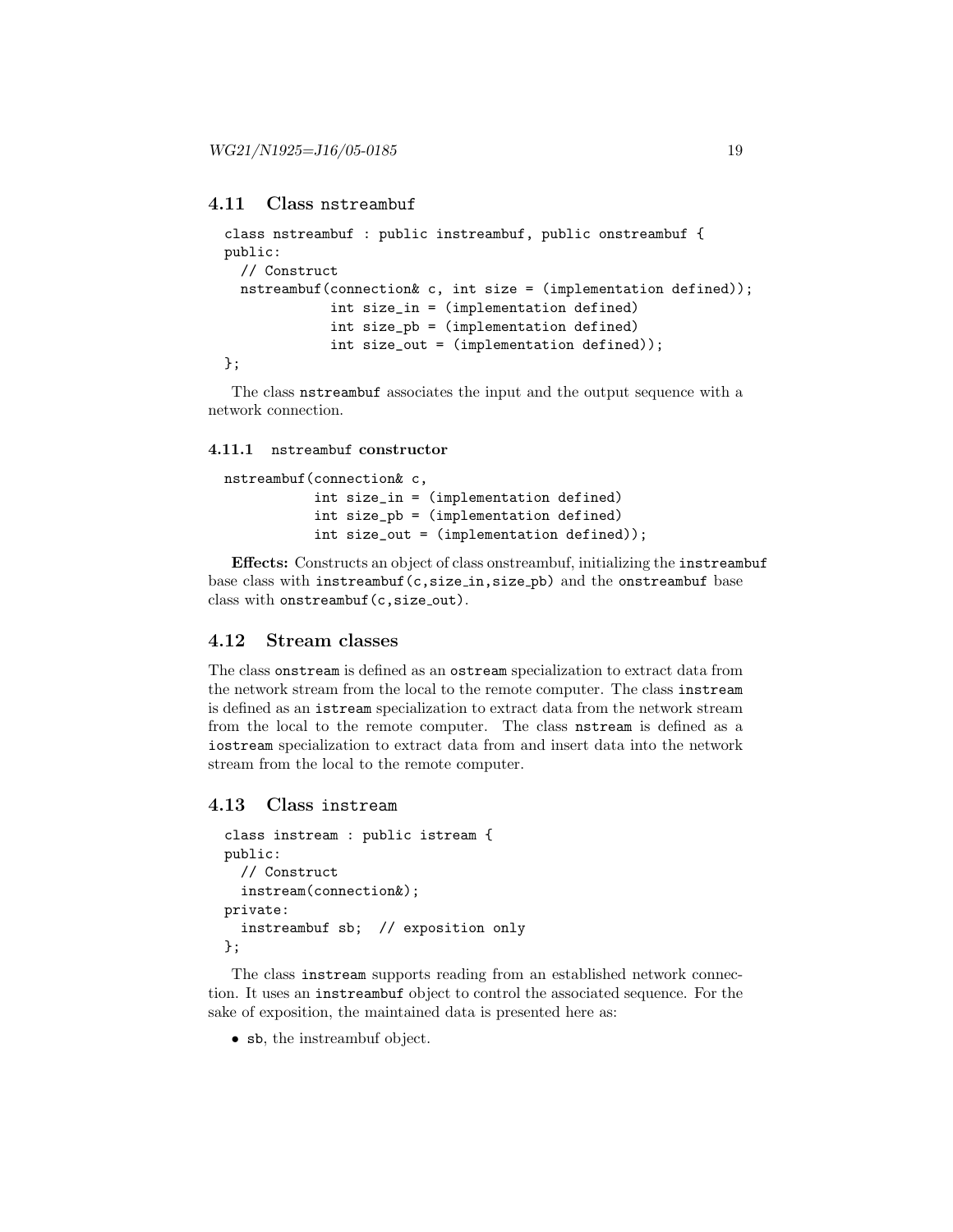#### 4.13.1 instream constructor

instream(connection& c);

Effects: Constructs an object of class instream initializing sb with c, and initializing the base class to use sb as its buffer.

Postcondition: rdbuf() returns &sb.

#### 4.14 Class onstream

```
class onstream : public ostream {
public:
  // Construct
  onstream(connection&);
private:
  onstreambuf sb; // exposition only
};
```
The class onstream supports writing to an established network connection. It uses an onstreambuf object to control the associated sequence. For the sake of exposition, the maintained data is presented here as:

• sb, the onstreambuf object.

[Note: Applications should carefully check an onstream's state, since write errors on network connections are much more common than for other types of ostreams.]

#### 4.14.1 onstream constructor

```
onstream(connection& c);
```
Effects: Constructs an object of class onstream initializing sb with c, and initializing the base class to use sb as its buffer.

Postcondition: rdbuf() returns &sb.

#### 4.15 Class nstream

```
class nstream : public iostream {
public:
  // Construct
  nstream(connection&);
private:
  nstreambuf sb; // exposition only
};
```
The class nstream supports reading from and writing to an established network connection. It uses an nstreambuf object to control the associated sequence. For the sake of exposition, the maintained data is presented here as:

• sb, the nstreambuf object.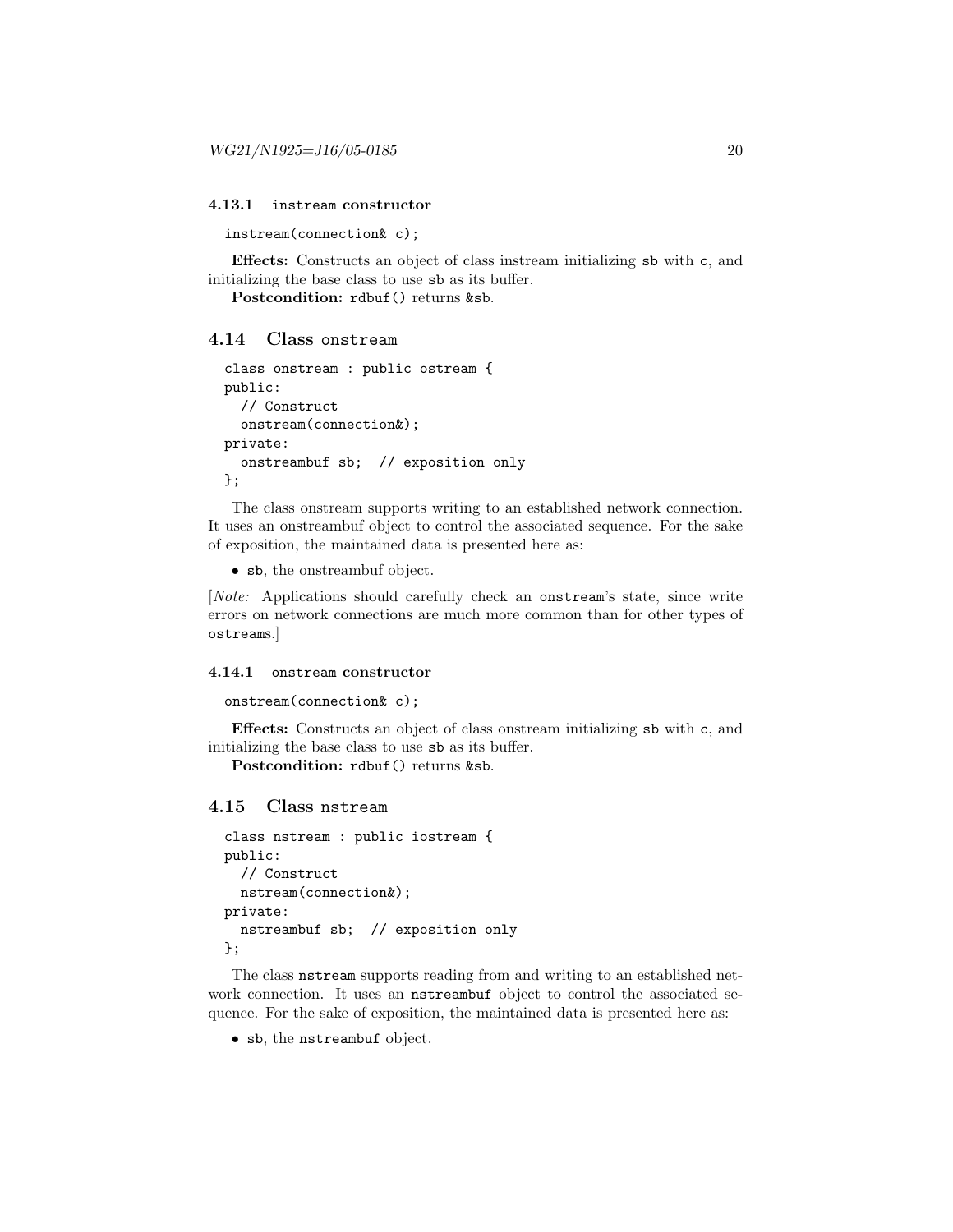#### 4.15.1 nstream constructor

nstream(connection& c);

Effects: Constructs an object of class nstream initializing sb with c, and initializing the base class to use sb as its buffer.

Postcondition: rdbuf() returns &sb.

# 4.16 I/O multiplexing

```
template < class InputIteratorA, class InputIteratorB,
           class ContainerA, class ContainerB >
bool iowait(const InputIteratorA& abeg,
            const InputIteratorA& aend,
            const InputIteratorB& bbeg,
            const InputIteratorB& bend,
                  ContainerA& aready,
                  ContainerB& iready,
                  ContainerB& oready,
            const double \& to = -1);
```
#### Requires:

- InputIteratorA is an input iterator type whose value type dereferences to acceptor.
- InputIteratorB is an input iterator type whose value type dereferences to streambuf.
- ContainerA is a container type supporting push back() and whose value type is InputIteratorA.
- ContainerB is a container type supporting push back() and whose value type is InputIteratorB.

Effects: Blocks the program until either of the postconditions below can be satisfied or the timeout period of to seconds expires, whichever occurs earlier. Uses push\_back() to append iterators referring to acceptors or stream buffers to aready, iready and oready.

#### Postconditions:

- For all iterators i appended to aready, the constructor call connection(\*\*i) shall not block.
- For all iterators i appended to iready, the call (\*\*i).sgetc() shall not block.
- For all iterators i appended to oready, the call (\*\*i).sputc(c) shall not block.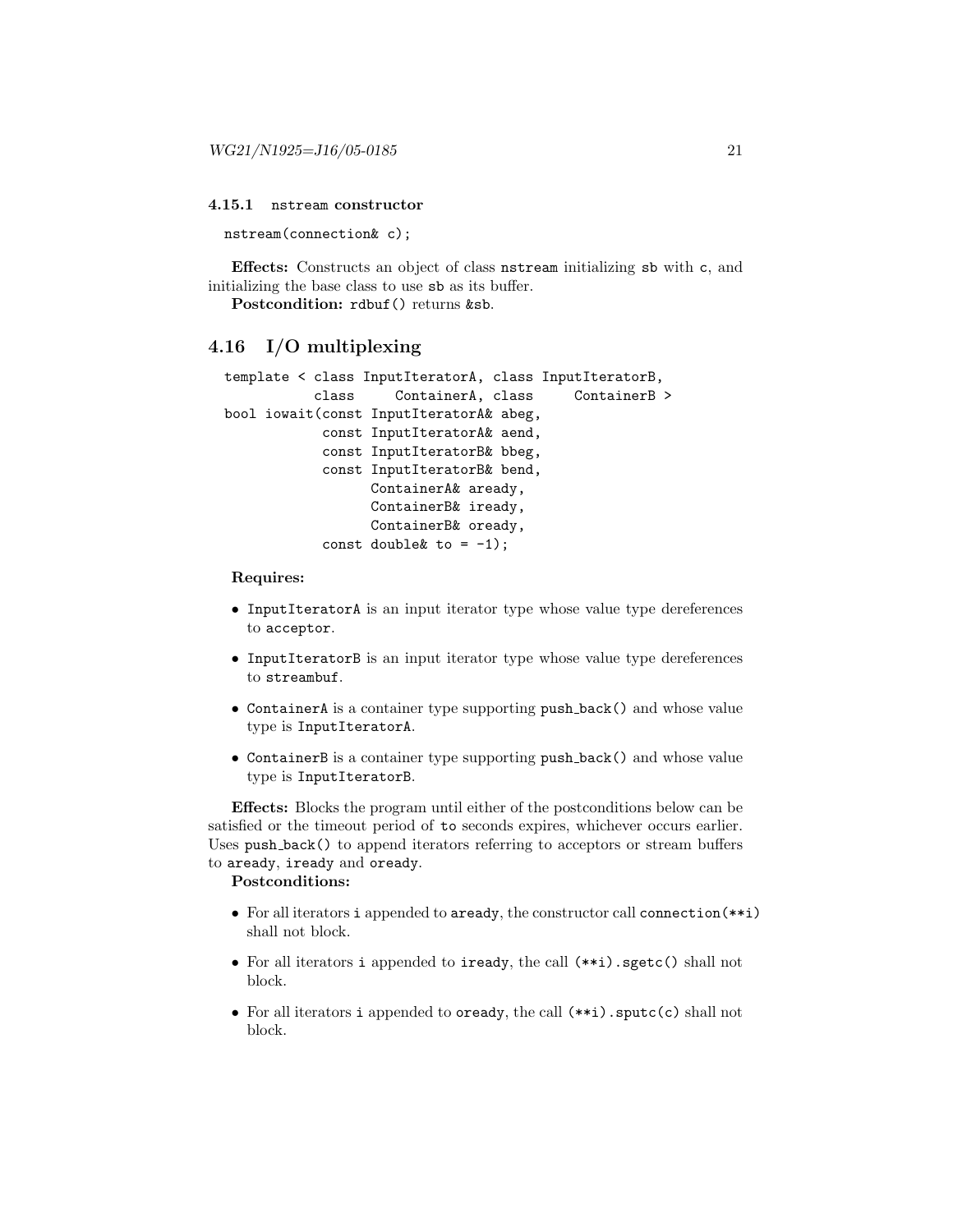Returns: true if and only if at least one output container was written to. Note: A negative value for to causes the function never to time out. A value of zero may be used for polling.

### 4.17 Additions to header <stdexcept>

```
namespace tr2 {
  class network_error;
    class transient_error;
    class permanent_error;
}
```
# 4.18 Class network error

```
class network_error : public runtime_error {
public:
  explicit network_error(const string& what_arg);
};
```
The class network error defines the type of objects thrown as exceptions to report errors occuring on networking operations.

```
network_error(const string& what_arg);
```

```
Effects: Constructs an object of class network error.
Postcondition: strcmp(what(), what(arg.c.str()) == 0.
```
4.19 Class transient error

```
class transient_error : public network_error {
public:
  explicit transient_error(const string& what_arg);
};
```
The class transient error defines the type of objects thrown as exceptions to report transient network errors.

[Note: Transient network errors are errors that are likely to go away if the operation is retried at a later stage.]

```
transient_error(const string& what_arg);
```
Effects: Constructs an object of class transient error. Postcondition:  $strcmp(what(), what(arg.c.str()) == 0.$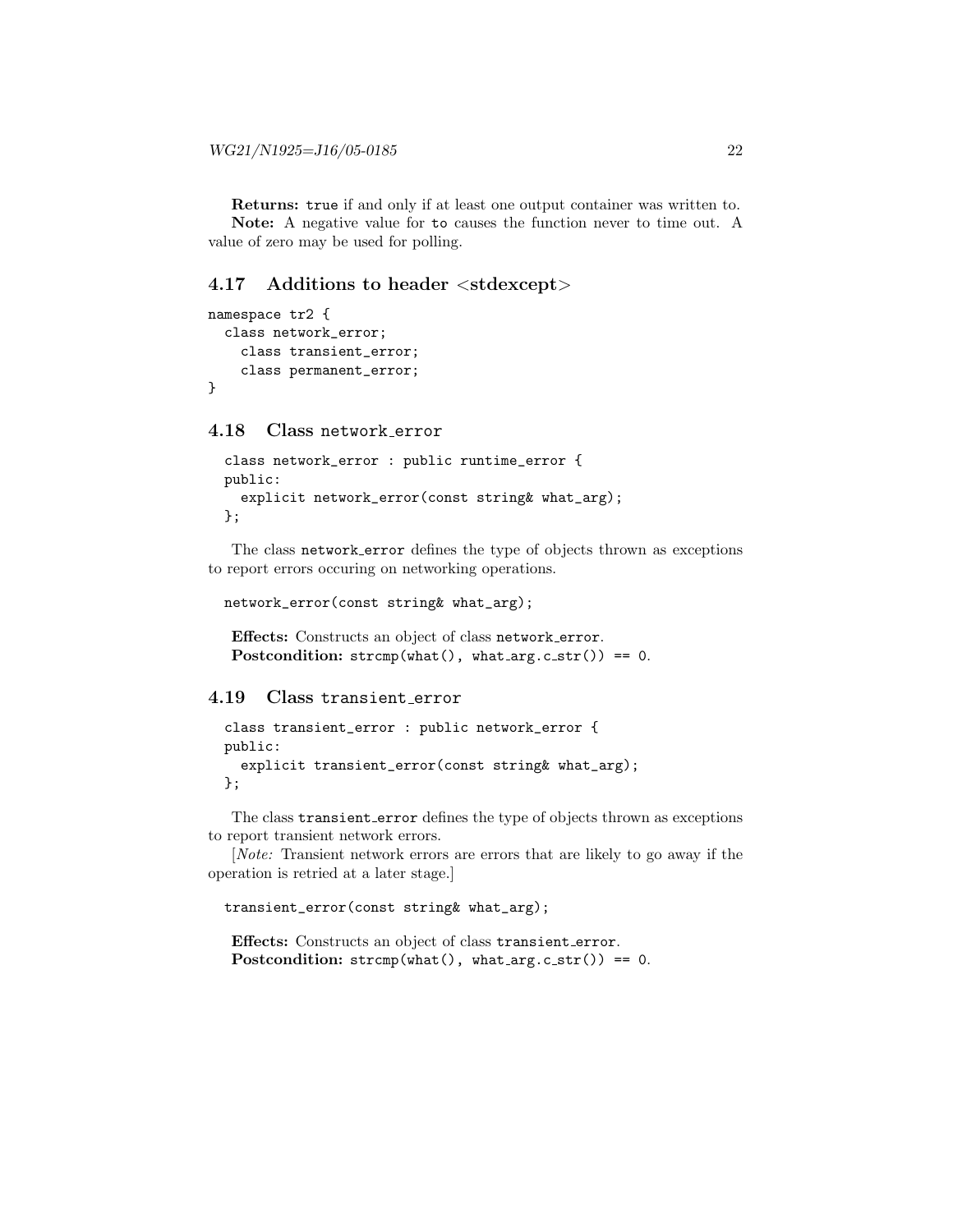## 4.20 Class permanent error

```
class permanent_error : public network_error {
public:
  explicit permanent_error(const string& what_arg);
};
```
The class permanent error defines the type of objects thrown as exceptions to report permanent network errors.

[Note: Permanent network errors are errors that are likely to persist even if the operation is retried at a later stage.]

permanent\_error(const string& what\_arg);

Effects: Constructs an object of class permanent error. Postcondition:  $strcmp(what(), what(arg.c.str()) == 0.$ 

# 5 Unresolved Issues

- 1. Discuss a "performance preferences" setting for TCP connections, similar to Java's setPerformancePreferences(). This would generalize no delay().
- 2. Discuss iowait() semantics. Should we include datagram receivers as well?
- 3. Discuss istream extractors/ostream inserters for address types? If yes, which address format to choose? Should we have ostream manipulators for address formatting?
- 4. Local addresses should be reusable by default, check [3] for the exact conditions.
- 5. Standardese for stream address and datagram address is not yet quite standard.
- 6. This section should be removed.

# 6 Revision History

Differences from first draft:

- Added iowait().
- Some naming changes for addresses.